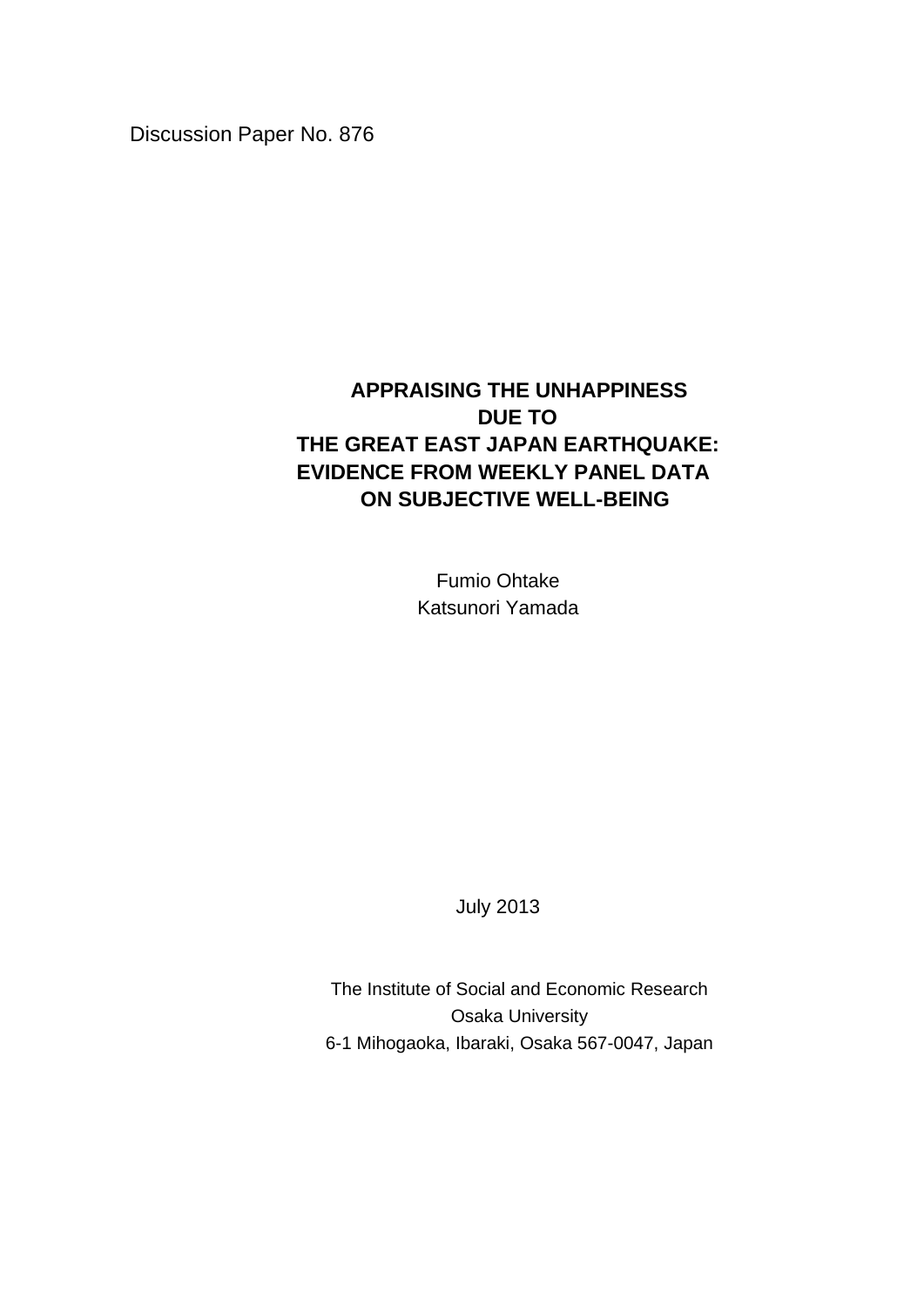# Appraising the Unhappiness due to the Great East Japan Earthquake: Evidence from Weekly Panel Data on Subjective Well-being

Fumio Ohtake*<sup>∗</sup>* Katsunori Yamada*†*

#### **Abstract**

After severe disasters, persons living not only in the directly affected areas, but also in distant areas could be seriously affected thorough images of the disaster on television and in newspapers. Hence, it can be difficult to define qualified beneficiaries for policy compensation in terms of psychological suffering. Building on the case of Great East Japan Earthquake, we appraise psychological suffering from disaster-related news through the experienced utility approach. We take advantage of the serendipitous timing of our original nationwide weekly panel survey that became a timely investigation of subjective well-being in the immediate aftermath of the earthquake. Although a pale was cast over the whole society, we found that there was a robust and large geographical heterogeneity between the disaster area and non-disaster areas in mental costs. This finding may capture the focusing effect, suggesting that resources for compensating mental suffering should be concentrated on persons living in the disaster area.

**Keywords:** Great East Japan Earthquake, subjective well-being, experienced utility approach, focusing effect, high frequency panel data

**JEL classifications:** I31 H56 D61

*<sup>∗</sup>* Institute of Social and Economic Research, Osaka University, 6-1 Mihogaoka, Ibaraki 567-0047, Japan. *†Corresponding author:* Institute of Social and Economic Research, Osaka University and MOVE, Universitat Autonoma de Barcelona. Parmanent Address: 6-1 Mihogaoka, Ibaraki 567-0047, Japan. Tel/Fax: +81-6-6879-8566. Email: kyamada@iser.osaka-u.ac.jp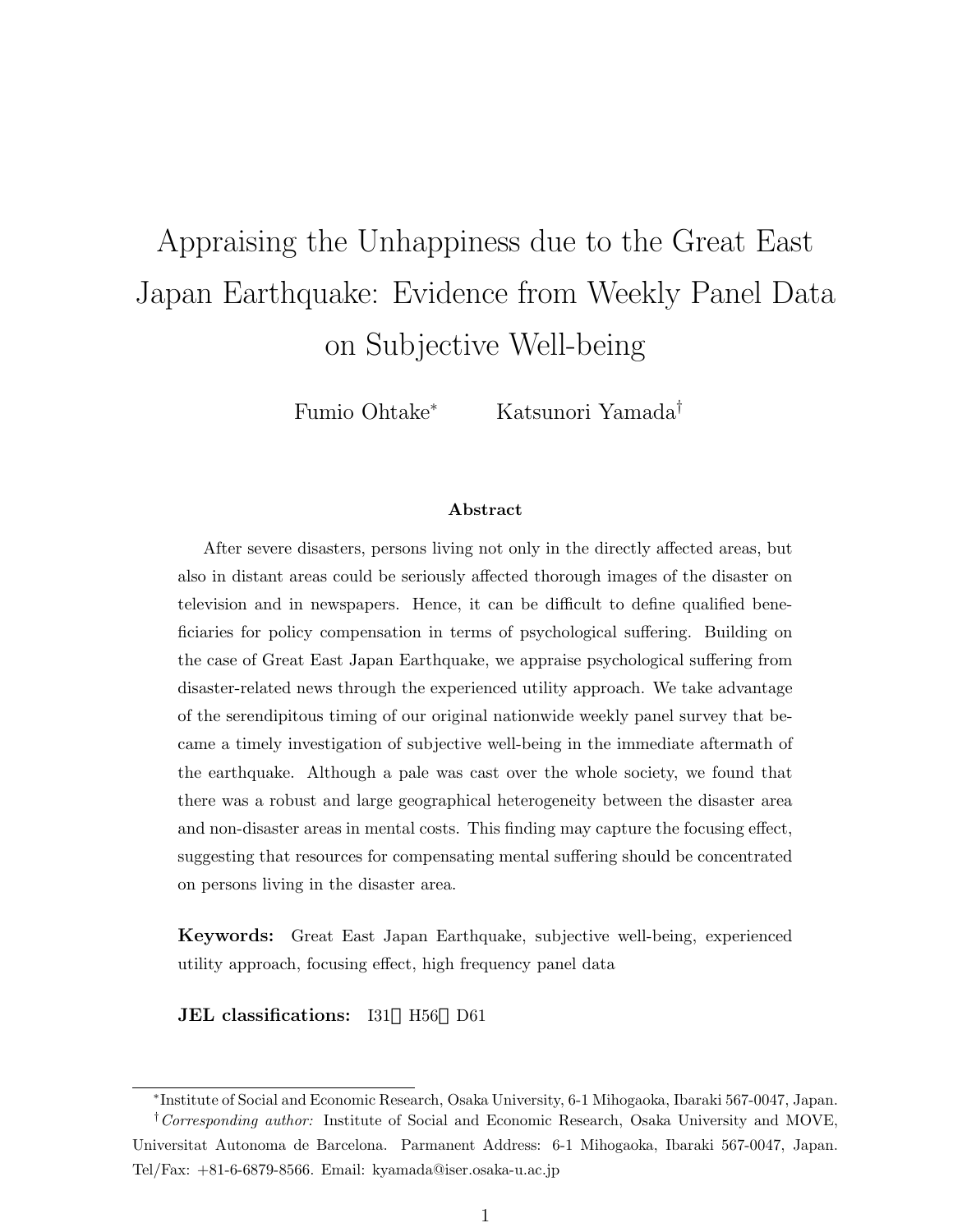### **1 Introduction**

The Great East Japan Earthquake on March 11, 2011, was one of the largest earthquakes in record history and resulted in enormous physical destruction (US Geological Survey, 2011; National Police Agency of Japan 2012). Mimura (2011) and Higuchi et al. (2012) showed that the physical losses from the disaster are estimated to be around 17 trillion yen in total. Obviously, the losses from the disaster do not just include the economic costs of physical capital and the market structures which were analyzed by Ando and Kimura (2012), but also about the impacts on human beings including disease (Aoki 2012), mental trauma (Takeda 2011) and changes in risk perception (Goodwin et al. 2012). For the differential aspects of human loss, there is a widely acknowledged demand among various fields of scientists for a single index that provides a comprehensive picture of the human impact of disasters. A natural candidate for such an index is monetary evaluation of the loss in the sense of overall well-being. This is because, as Dolan and Metcalfe (2012) and Frey and Stutzer (2012) suggested, the sense of overall well-being summarizes the status of human lives and the ultimate goal of governments is to enhance the welfare of citizens.

In this paper, we take advantage of the serendipitous timing of our original nationwide weekly panel survey in the immediate aftermath of the Great East Japan Earthquake, and apply the experienced utility approach proposed by Kahneman et al. (1997) and Kahneman and Sugden (2005) to test for correlations between individuals' happiness levels and other covariates such as income levels and earthquake damage information. We then compare the magnitude of the income coefficient with that for earthquake damage to quantify the monetary value of the non- priced, psychological value of the disaster. Kahneman et al. (1997) and Kahneman and Sugden (2005) proposed the use of happiness scores to evaluate non-priced goods and bads; in this way, researchers can avoid biased estimators that inevitably result from other methods of valuing non-priced events such as the decision utility approach of choice experiments (Train et al. 1987; McFadden and Train 1996; Navrud et al. 2012). Previous studies that evaluated nonpriced goods through the experienced utility approach include Dolan et al. (2009), Welsch (2009), and Ambrey and Fleming (2011). There are also studies that evaluated non-priced bads by van Praag and Baarsma (2005), Frey et al. (2009), Oswald and Powdthavee (2008a), Dolan and Peasgood (2008), and Berger (2010).

Our data collected at the immediate aftermath of the disaster is of great value, because, as Oswald and Powdthavee (2008b) and Frijters et al. (2011) showed, it is well known that subjective well-being tends to be affected fairly soon after negative experiences, and later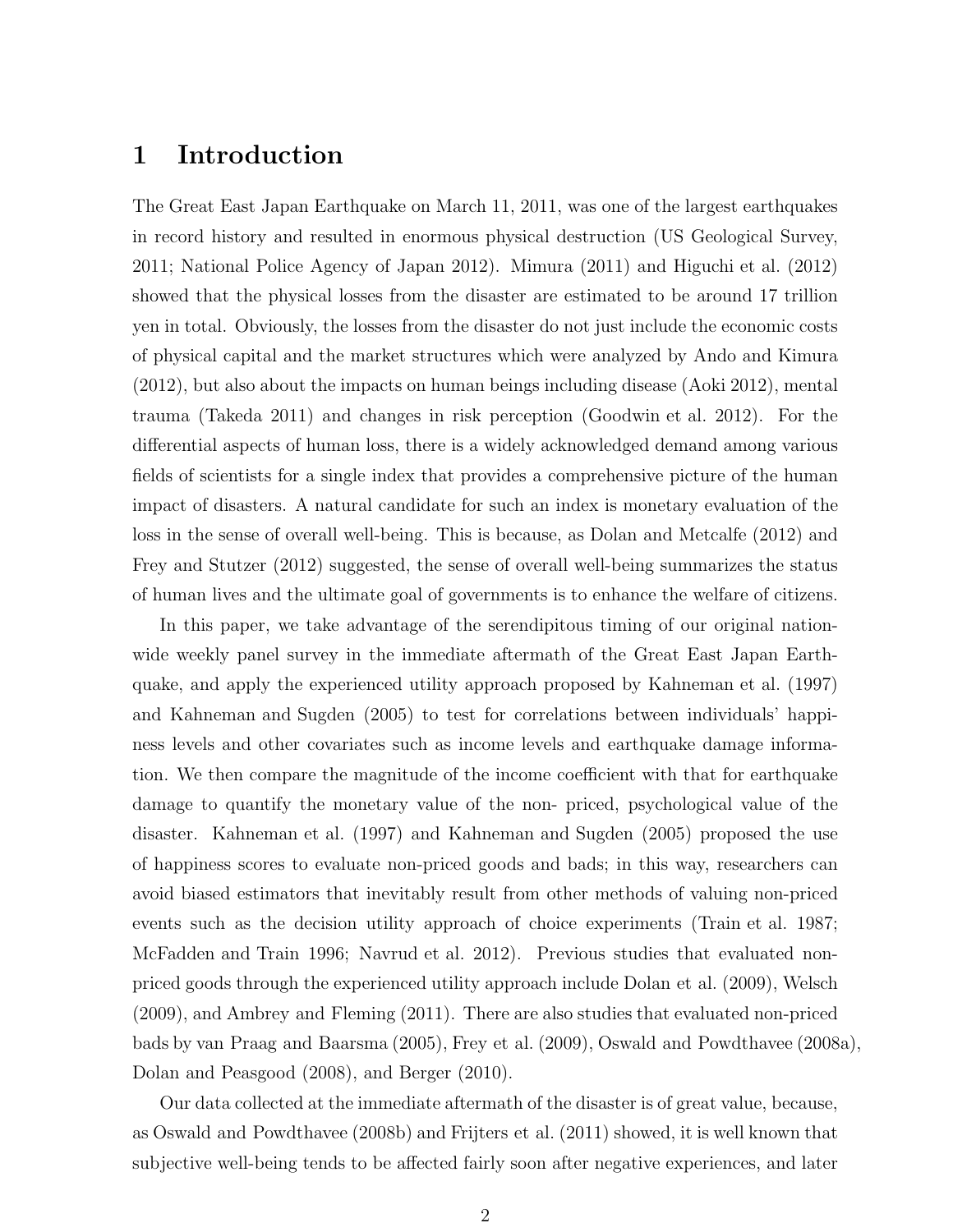returns to previous stationary levels. Kimball et al. (2006) reported that after Hurricane Katrina, the happiness levels of Americans went back to the previous levels in three months at the longest.

While the serious psychological consequences after natural disasters are well known, evidence of monetary evaluation of psychological suffering after major disasters has been scarce. For example, in the case of a well-known disaster of Hurricane Katrina, as far as we know, there have been no studies that provide monetary estimates of psychological suffering, and only a few studies such as Kimball et al. (2006), Rateau (2009), Rhodes (2010), and LaJoie et al. (2010) have addressed well-being after the disaster. Luechinger and Raschky (2009) and Kountouris and Remoundou (2011) are the scarce examples of monetary evaluations of psychological suffering from natural disasters through the experienced utility approach. These works, however, were not based on an acute and unprecedented single event as in the case of our study. In fact, a unique feature of psychological suffering after unprecedented natural disasters is that not only directly affected persons but also people living in distant areas could be seriously affected by the disaster through images on television and in newspapers, as was shown by Metcalfe et al. (2011) in the case the September 11th terrorist attacks, a nonnatural but tremendous disaster. For policymakers this creates an allocation problem because it is difficult to define qualified recipients of compensation when a pale is cast over the whole society. The paucity of realtime monitoring of psychosocial status after major disasters and the lack of accumulated statistical evidence explain the implementation of policies on this issue have been lacking.

Our main findings are as follows. First, using news reports in the media as a proxy for the seriousness and pervasiveness of earthquake damage, we found that the mental costs of the disaster were non-negligible when compared with the total physical capital damage. Second, there is a large geographical heterogeneity in the mental costs of the disaster: people outside the disaster area were not affected by the earthquake in terms of happiness, whereas victims in Sendai City (located in the disaster zone) were affected in terms of happiness. We estimated that the total mental costs in Sendai City in the damaged area were around 30 billion euros, which is greater than the total physical damages externally reported in the city (around 17 billion euros). Hence, we suggest that policymakers devote serious attention to the mental costs of disasters, in addition to the recovery costs of physical capital, and that the resource should be concentrated on direct victims, even when the whole society was in gloom after the disaster. This information will be a help when establishing compensation schemes with greater allocation efficiency.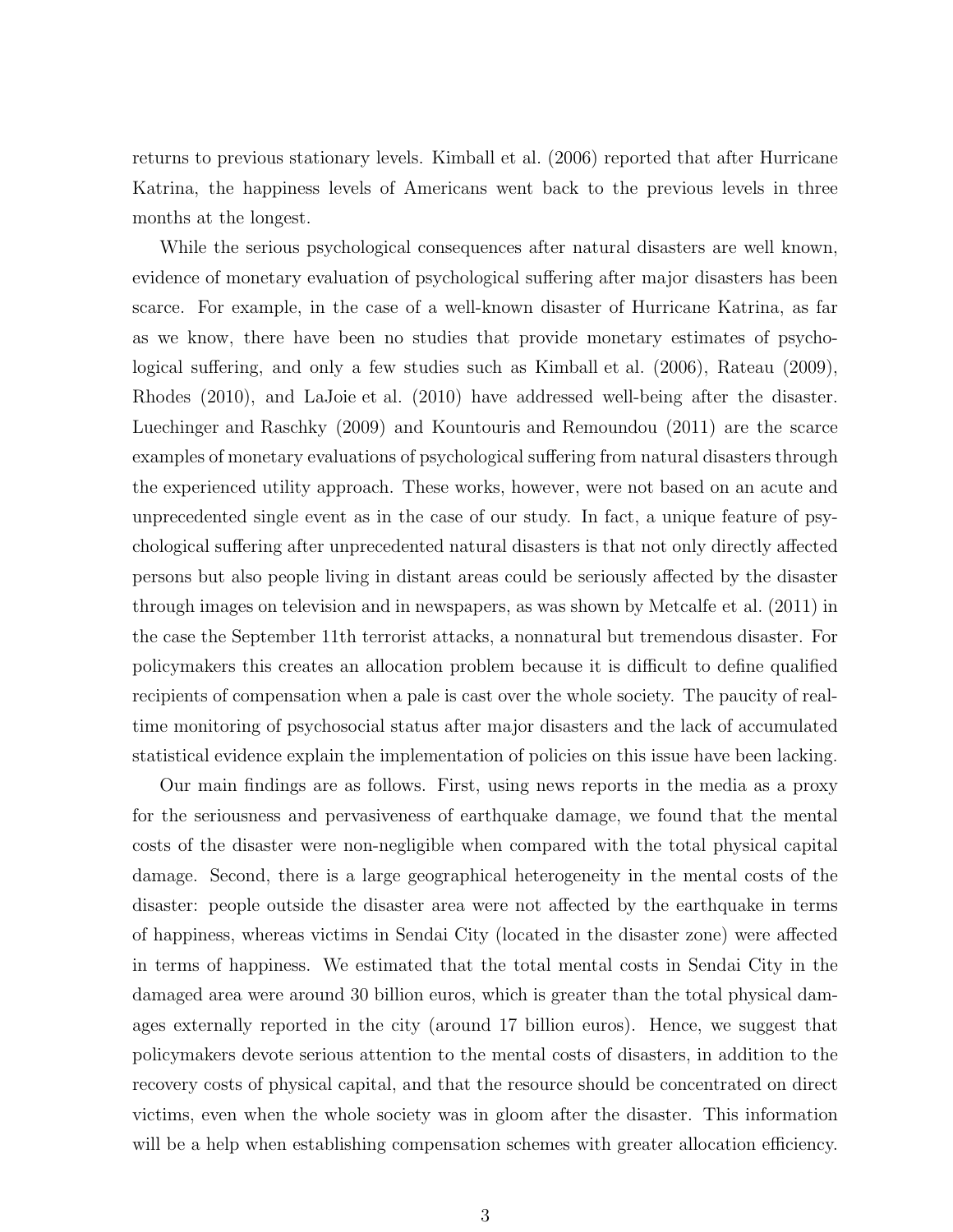Third, cherry blossom viewing (hanami), a traditional Japanese public activity in the springtime, significantly increased happiness in the Japanese people outside of the disaster area. The estimated monetary value of comfort from nature after the disaster appears significant, but again, there is a large geographical heterogeneity: when a Japanese citizen outside of Sendai City enjoys cherry blossom viewing at full bloom, the increase in happiness is equal to three times the average monthly income of a 35-year-old male worker. On the other hand, the happiness of people living in Sendai City was not increased by cherry blossom viewing in the gloom. These findings suggest that Japanese society as a whole was not mired in unhappiness after the disaster. This finding might be capturing the focusing effect (Kahneman et al. 2006; Dolan and Kahneman 2008) as illustrated by Schkade and Kahneman (1998) in the following maxim: "Nothing in life is quite as important as you think it is while you are thinking about it."

The remainder of the paper is organized as follows. In Section 2 we explain the details of our original Internet-based survey and data from external sources. The questionnaire and data construction for empirical analyses are also explained in the section. Section 3 outlines the estimation method and presents the results. Section 4 discusses implications of the results and concludes the paper.

### **2 Data**

### **2.1 Original survey**

This study analyzed original panel data collected through an Internet-based survey, which started around 10 days after the Great East Japan Earthquake. The weekly surveys commenced on March 22, 2011, and targeted persons residing in six cities: Fukuoka, Osaka, Nagoya, Niigata, Tokyo, and Sendai. The collected data consist of five 1-week panel surveys. These cities were chosen because they are major cities from each region of Japan, are spread across the country, and are geographically independent of each other. Respondents were randomly selected from among the registered users of My Voice Communications, Inc., a subcontracted research company, on the basis of their place of residence and regional information. As there were only a small number of respondents from each city, a stratified random sample was not used to match the distribution of individual characteristic variables such as age and educational level in each city. Overall, 2,816 respondents completed the first survey and 1,766 respondents completed all 5 surveys. Therefore, the average retention rate of respondents from one survey to the next was around 90%, which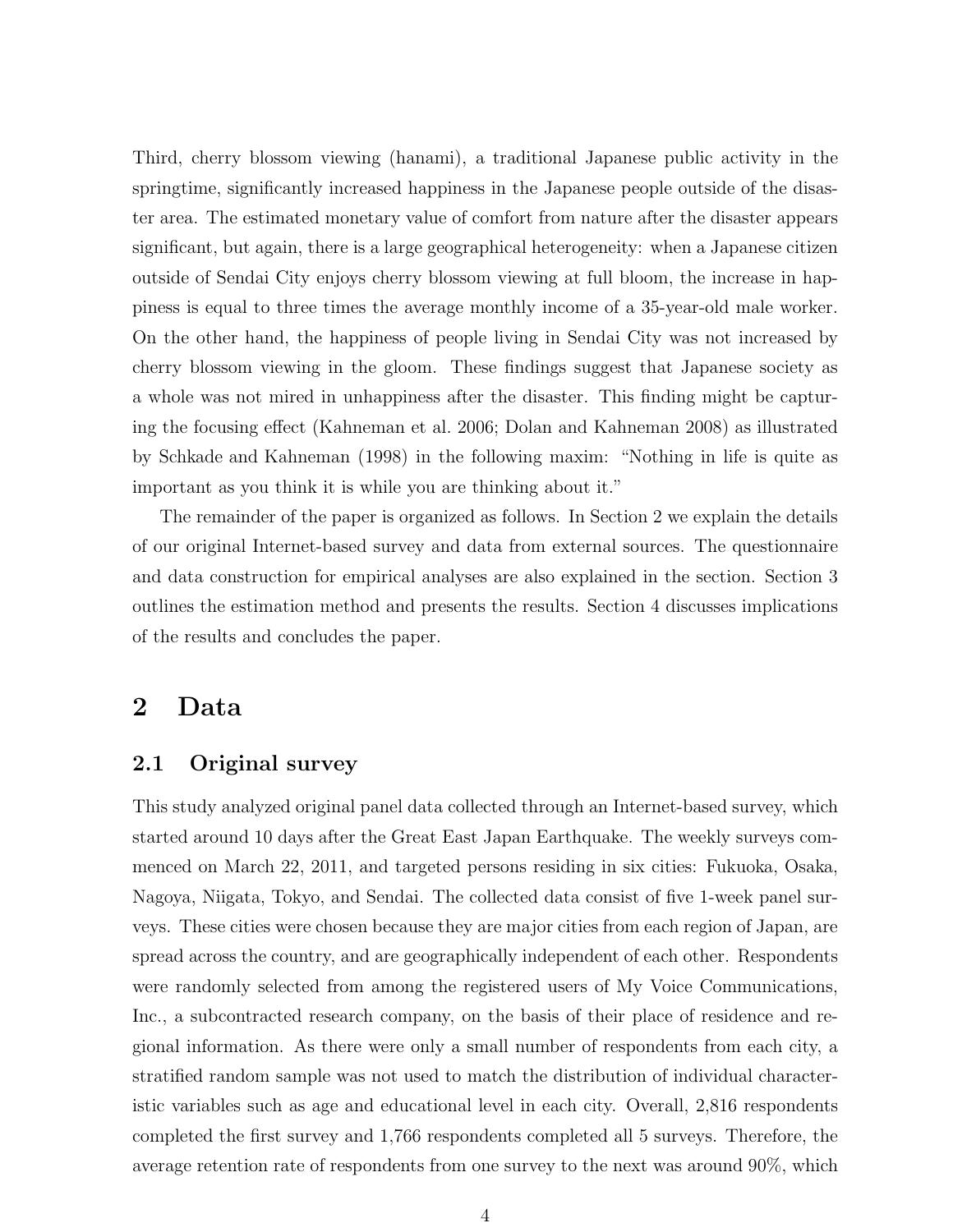is a fairly good rate for this type of survey. Among the 1,766 respondents who completed all 5 surveys, their places of residence were the following: 281 from Fukuoka, 304 from Osaka, 291 from Nagoya, 273 from Niigata, 318 from Tokyo's 23 wards, and 299 from Sendai. Because of inconsistent responses and/or relocations during the study period, some respondents were eliminated. In the end, balanced panel data were obtained from 1,674 respondents. Table 1 shows the means of the first-wave variables for our study sample.

Each survey wave was continued until the number of respondents reached the targeted amount. The second, third, fourth, and fifth waves were launched on March 28, April 4, April 11, and April 18, respectively. In most cases, 95% of all data were collected within the first 2 days. Respondents who completed a survey received monetary compensation, and those who completed all 5 surveys received a bonus at the end.

A brief, yet detailed summary of the questionnaire is as follows. This study was conducted using a "veil of ignorance" approach where the respondents were unaware of the real intention of the study. This scheme was employed in order to reduce strategic biases and response resistance from the respondents. For example, in order to disguise the true intention of the surveys, questions on the respondents' interests in news (domestic and international) and various questions on their personalities were included. Each survey was entitled Survey on Everyday Life, making it difficult for the respondents to infer that the aim of the study was to reveal the relationships between the Great East Japan Earthquake, cherry blossoms, and their happiness. As the first survey (the first panel started on March 22) was conducted right after the Great East Japan Earthquake, the question concerning the respondents' happiness was placed fourth on the questionnaire in order to avoid biasing the respondent's sense of happiness. Figure 1 shows the evolution of the mean level of happiness across cities for the entire survey period.

One especially critical aspect from a methodological perspective was obtaining income information with sufficient variation for regression analysis, regardless of the difficulties associated with obtaining such data through 1-week panel surveys. Generally speaking, workers in Japan can be expected to be aware of their monthly, but not weekly, income. With this in mind, a question on monthly household before-tax income was asked in the first wave of the survey (March) and in the third wave of the survey (April). In addition, respondents were asked the following question in every wave of the survey: "Think of your economic activities and those of every family member you live with over this past week. Was there anything that altered your expected income, such as greater than usual overtime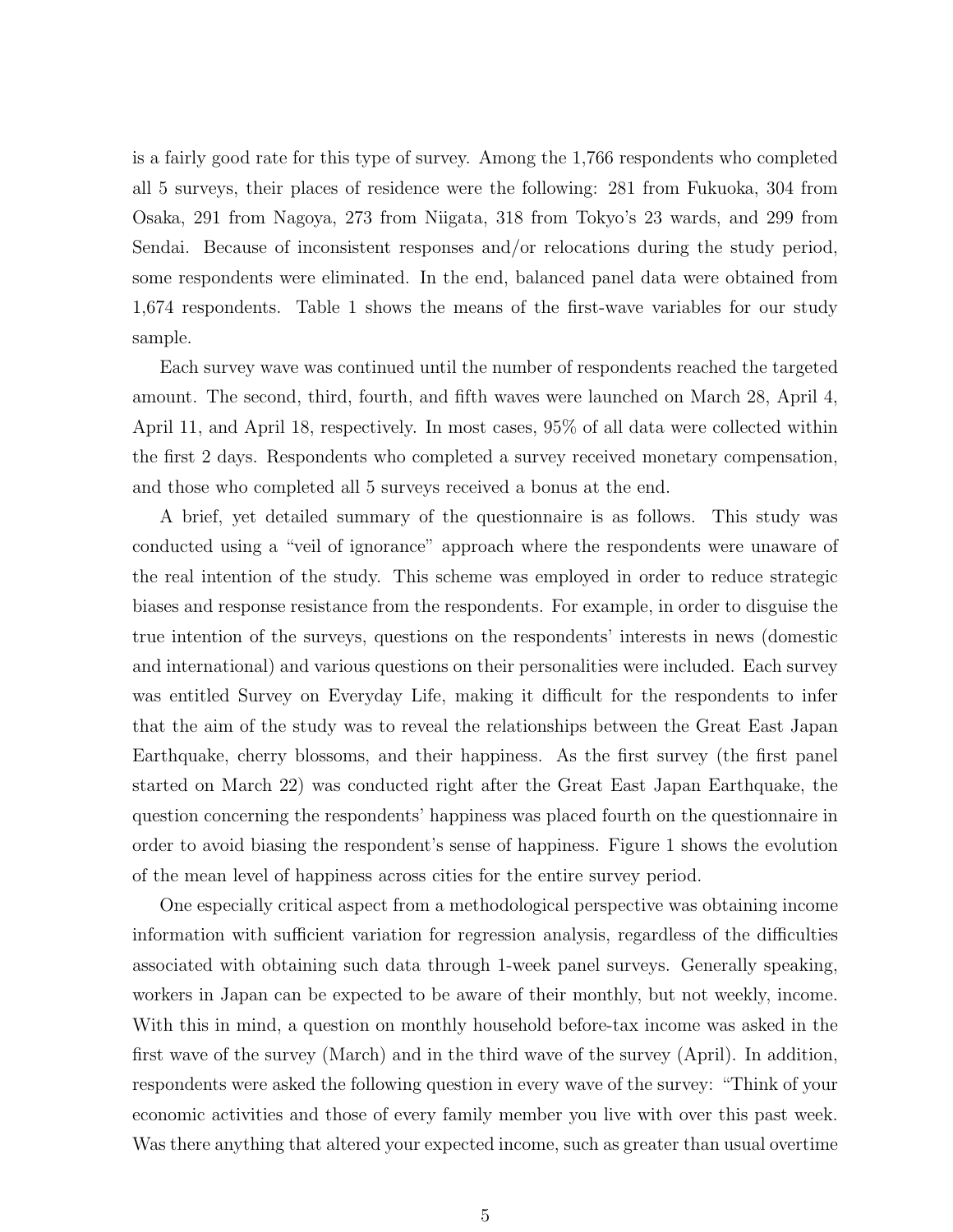work, lottery winnings, unexpected extra income, or fewer than expected work hours?" They were then asked to specify the amount of fluctuation, if any. It is believed that this information on their weekly income captures the short-term fluctuations in respondents' income. Other points to be noted are as follow. First, because the surveys were conducted between March and April, questions on cherry blossoms and cherry blossom viewing were asked. The respondents were first asked whether they had taken seen cherry blossom that year (behavioral report). Those who had seen cherry blossoms were asked about their thoughts on the beauty of cherry blossoms (introspective report). For readers' reference, we provide a complete list of questions in the Appendix below for the first-wave survey commenced on March 22, 2011.

### **2.2 Data from external sources**

#### **2.2.1 Earthquake damage variable:**

To examine the effect that the Great East Japan Earthquake and resulting damage had on respondents' level of happiness, the percentage of front page coverage that three major newspapers (Yomiuri, Asahi, and Nikkei) devoted to earthquake-related news was measured. Changes in the percentage of front-page coverage of earthquake-related news are believed to reflect shifts in public interest in earthquake damage at that time. This study examined if the shifts in public interest actually influenced the respondents' level of happiness. To construct the variable, we measured the percentage of front page coverage that was devoted to earthquake damage-related news in the three newspapers, and took a weighted average of the shares, taking into account the proportional circulation of each newspaper.<sup>1</sup> Such data were obtained every day beginning on March 12, 2011, the day after the earthquake, until April 21, 2011, the end of the last survey period. The weighted average share data represent a time series of the volume of information on earthquake damage in the news media captured twice a day (morning and evening

<sup>&</sup>lt;sup>1</sup>We retain record of our measurement of news papers in a pdf format, and it is available upon requests. The record, however, is not for publication due to property rights of the news paper companies. We in fact measured the following six categories of news; (i) negative news on earthquake damages, (ii) positive news on earthquake damages, (iii) negative news on nuclear power plants, (iv) positive news on nuclear power plants, (v) negative news on electricity supply, and (vi) positive news on electricity supply while we used only information on the first category in our happiness regressions. This happened because we noticed that it was possible that *positive* news on earthquake damage can make readers feel *unhappy* when they reflected the Earthquake events reading the positive articles. Also, in the situation where nobody was certain about the consequences of nuclear power plants incidents, a positive news on nuclear power plants, such as recovery from electrical outage, can make readers feel uneasy, which will decrease, rather than increase, the happiness of subjects. Given this observation and still on-going mixed discussions on the issue of nuclear power plants, we decided not to exploit news information related to them.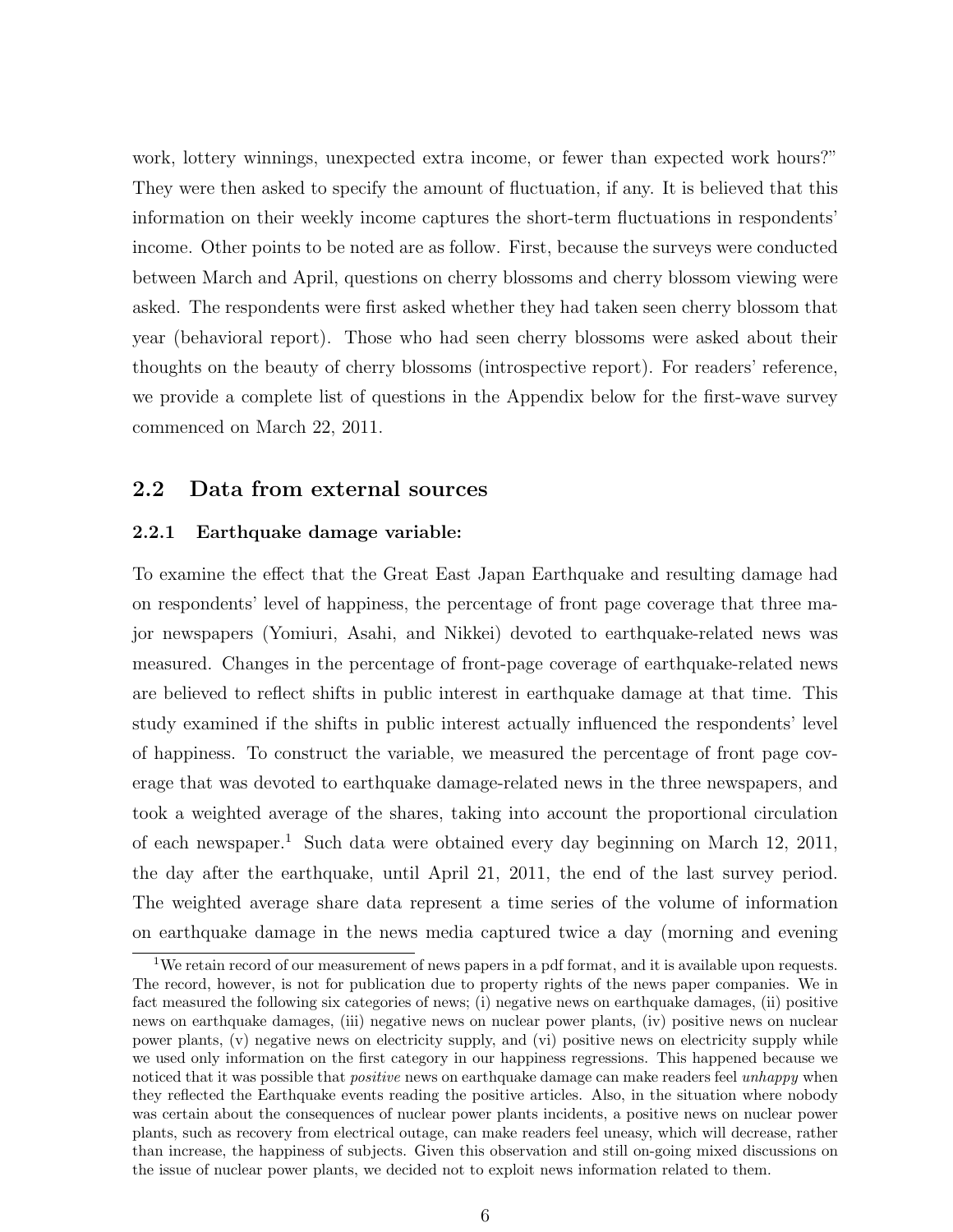papers), and serves as a proxy for a time series of negative feelings and mood in Japan after the natural disaster. The line with round dots in Figure 2 indicates the raw data. On March 11, 2011, earthquake-related news was placed on the ad column in addition to regular front-page news area, so the percentage exceeded 100% for that day. The second spike seen in the series resulted from a large aftershock quake on April 7, 2011, that had a seismic intensity of 6-upper in Sendai. In our Internet survey, information on the date and time of the response was recorded for each answer, which allowed us to match the amount of disaster-related news coverage from external information sources with each observation in our survey. We also had to keep in mind that information from newspaper came in with delay, while the subjects participating in the Internet survey tended to have access to, and be influenced by, real-time information on the Internet. Thus, when we plug in the created newspaper coverage information into the happiness equations, we applied the following rule. If a respondent answered the survey between midnight and 3:00 A.M., events occurring during that time that might influence their responses will usually be reported in that day's morning newspaper; if a respondent answered a survey between 3:00 A.M. and 2:00 P.M., events occurring during that time will be reported in that day's evening newspaper; and if a respondent answered a survey after 2:00 P.M. and before midnight, events occurring at that time will likely be reported in the following day's morning newspaper. Following these criteria, the appropriate newspaper coverage information was chosen for each respondent on the basis of the time that they completed the survey. If one assumes that people have no memory of past events and that past news does not affect current happiness at all, we could simply plug in the newspaper coverage information into the happiness equations directly. However, for many reasons we believe that past news information affects current happiness (Clark et al. 2001; Lucas et al. 2004; Clark et al. 2008). We therefore assume an accumulation process for the amount of news information using the "perpetual inventory method." The accumulation process is expressed in the equation:

$$
Information(t) = (1 - \delta) * Information(t - 1) + news(t),
$$

where  $\delta$  measures how soon information loses its influence on happiness. We compared results using various  $\delta$  values to see which model best explains the movement of happiness in the happiness regression shown below. Using Akaike's information criterion, we decided upon a  $\delta$  value of 0.3, meaning that a piece of information loses its impact on happiness after 4 days  $((0.7 * 0.7)^4 = 0.0576)$ . The line with square dots in Figure 2 represents the time series calculated using the perpetual inventory method.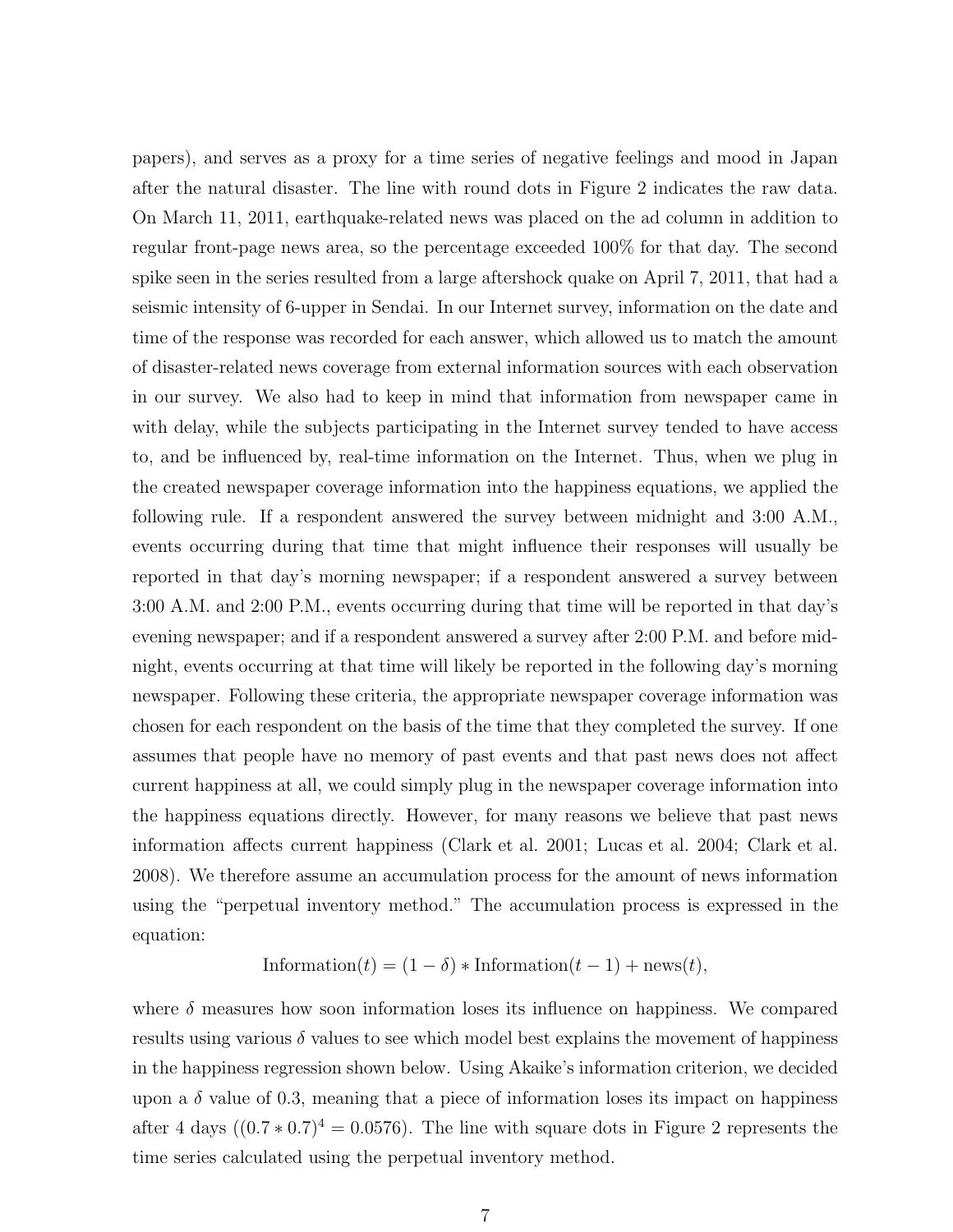#### **2.2.2 Cherry blossoms variable:**

A variable on the level of cherry blossom bloom was created using the respondents' behavioral reports and the 2011 edition of Cherry Blossom Information issued by Weathermap Co., Ltd.<sup>2</sup> First, a well-known site in each city for cherry blossom viewing was chosen according to the Cherry Blossom Information. Chuo Park, Osaka Castle Park, Nagoya Castle Park, Nishi Park, Chidorigabuchi, and Toyanogata were selected for Fukuoka, Osaka, Nagoya, Niigata, Tokyo's 23 Wards, and Sendai, respectively. The Cherry Blossom Information uses a 7-point scale to denote the cherry blossom status: (1) before bloom; (2) about to bloom; (3) half-bloom; (4) full bloom; (5) about to fall; (6) almost over; and (7) green leaves. Scores of 1 and 7 indicate that cherry blossoms were not suitable for viewing and therefore they were collapsed into one category. Normally, cherry blossoms can be viewed for two weeks on average. As Sendai City is the most northern city in the survey, cherry blossoms there started to bloom in the third week of the survey (around April 5), and reached full bloom at the end of the survey period (April 20th). On the other hand, cherry blossoms in the southern city of Fukuoka City were completely gone before April 15. These variations in the timing of blooming across the cities are important in separating the effects of cherry blossoms on happiness from the effects of other variables such as society's mood in general and nationwide economic conditions. Figure 3 depicts the progression of the cherry blossom "front" for the selected cities. Using the data from Cherry Blossom Information, we assigned a value of 0*.*2 points for regions having a bloom status of 1 or 7; 0*.*4 points for regions with a status of 2; 0*.*6 points for regions with a status of 3; and 1 point for regions with a status of 4, 5 and 6. Next, a dummy variable was created based on the respondents' behavioral reports of cherry blossoms viewings (Q19 in the case of the first wave survey). The responses given reflect four levels of exposure to and participation in viewing cherry blossoms: have not seen cherry blossoms, even in passing; have seen cherry blossoms in passing; have not been to view cherry blossoms; have been to view cherry blossoms. Persons who had seen cherry blossoms in passing or had been to a cherry blossom viewing were assigned a value of 1, otherwise a value of 0 is assigned. Finally, a proxy variable for cherry blossom viewing for the regression was computed as the product of the scores of Cherry Blossom Information report and the dummy variable for cherry blossom viewing participation. Hence, the composite variable was created so that respondents who had not seen cherry blossoms were assigned a value of 0 (i.e., 0*.*4*∗*0 = 0), those who had seen cherry blossoms during half bloom were assigned

<sup>2</sup> Information was available at *http://sakura.weathermap.jp/* (Accessed May 1, 2011)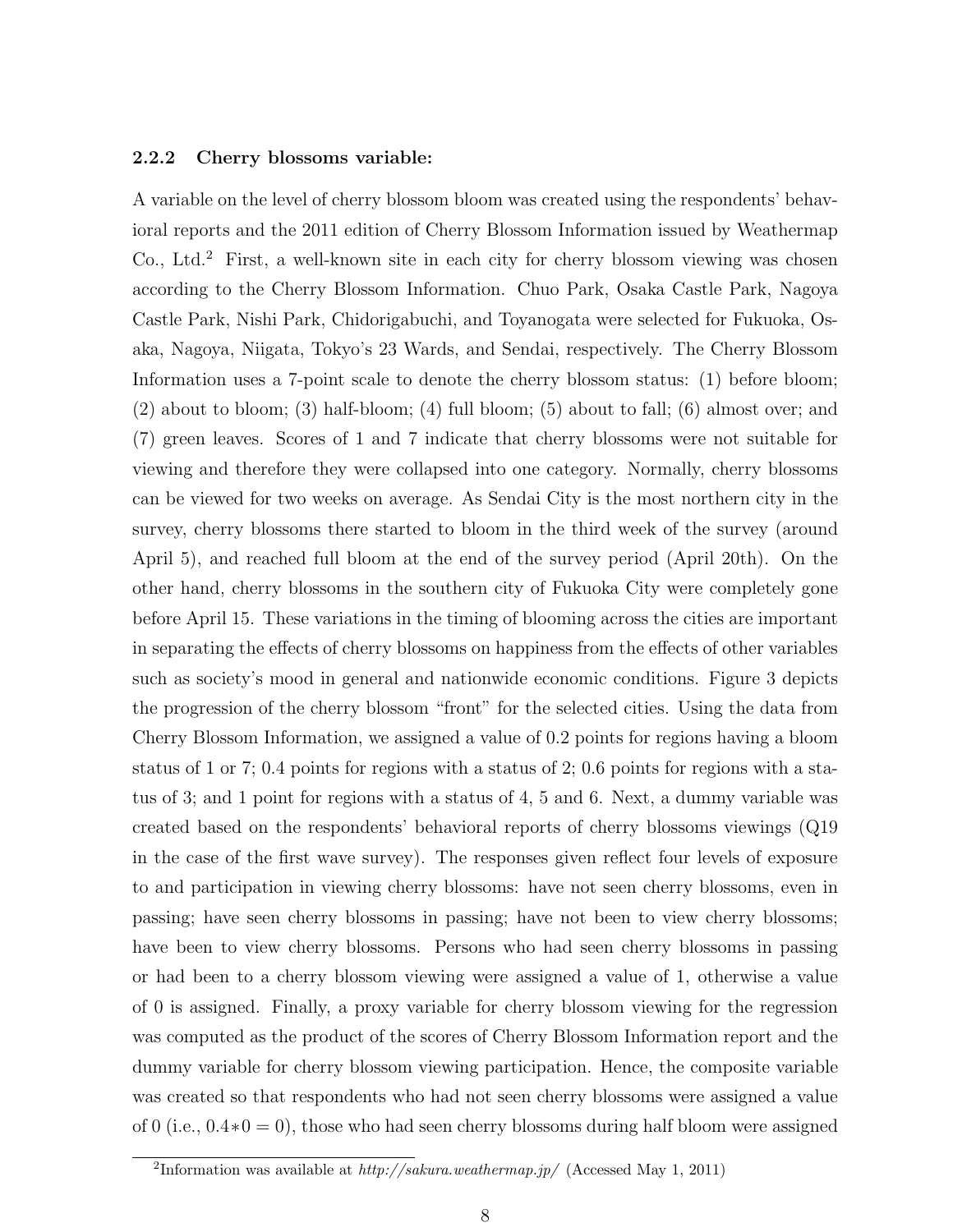a value of  $0.6$   $(0.6 * 1 = 0.6)$ , those who had seen cherry blossoms during full bloom were assigned a value of  $1 (1 * 1 = 1)$ , and so forth.

## **3 Empirical strategy and results**

As stated in Section 2, we use three primary sources of data in our analysis: happiness and income levels as captured in our original survey, information from three major newspapers on the damage caused by the earthquake, and reports on the blooming of cherry blossoms by a weather forecasting company. We included the last variable because the original purpose of the survey was to gauge the non-market value of the natural amenity of cherry blossoms. In a sharp contrast to the destructive forces of nature, it is interesting to see whether cherry blossom viewing-a traditional Japanese public activity in the springtime-provided psychological comfort to residents in the difficult post-disaster period, and furthermore, to place a value on such comfort.

Regarding featured variables for cherry blossoms and amount of earthquake news coverage, we considered their potential geographically heterogeneous effects on subjective well-being. The Great East Japan Earthquake occurred off the eastern coast of Japan's main island. We construct dummy variables that take the value 1 for respondents living in Sendai or in Tokyo (i.e., damaged areas). We capture the potential heterogeneous effects of earthquake news and cherry blossoms by adding interaction terms for these variables with the Sendai and Tokyo dummy variables.

We used ordinary least-squares (OLS) estimators to facilitate the monetary estimation of the value of cherry blossoms and earthquake damage news using the estimated coefficients. Even though the hierarchical and nonlinear nature of the dependent variable makes ordered probit or logit models methodologically preferable to OLS, we confirmed that the results for these models were basically similar to OLS when used with our data set (Luttmer 2005; Oswald and Wu 2010). As is typical for panel data sets, the Hausman test rejected the random effects model  $(P < 0.01)$  and we exploited the panel structure of our data set by employing a fixed effects model.<sup>3</sup> Hence, fixed variables such as gender and region do not appear as independent variables in our main analysis. A fixed effects model specification mitigates the concern of biased estimators due to the omitted variable

<sup>3</sup>Nonetheless we also show the result from the random effects model for readers' references in Table 3. The table shows that widely observed patterns in happiness research such as females being happier than males, married people being happier than single subjects, and age affecting happiness in a U-shaped fashion are reconfirmed in our data set. These results are a validation of our original data set.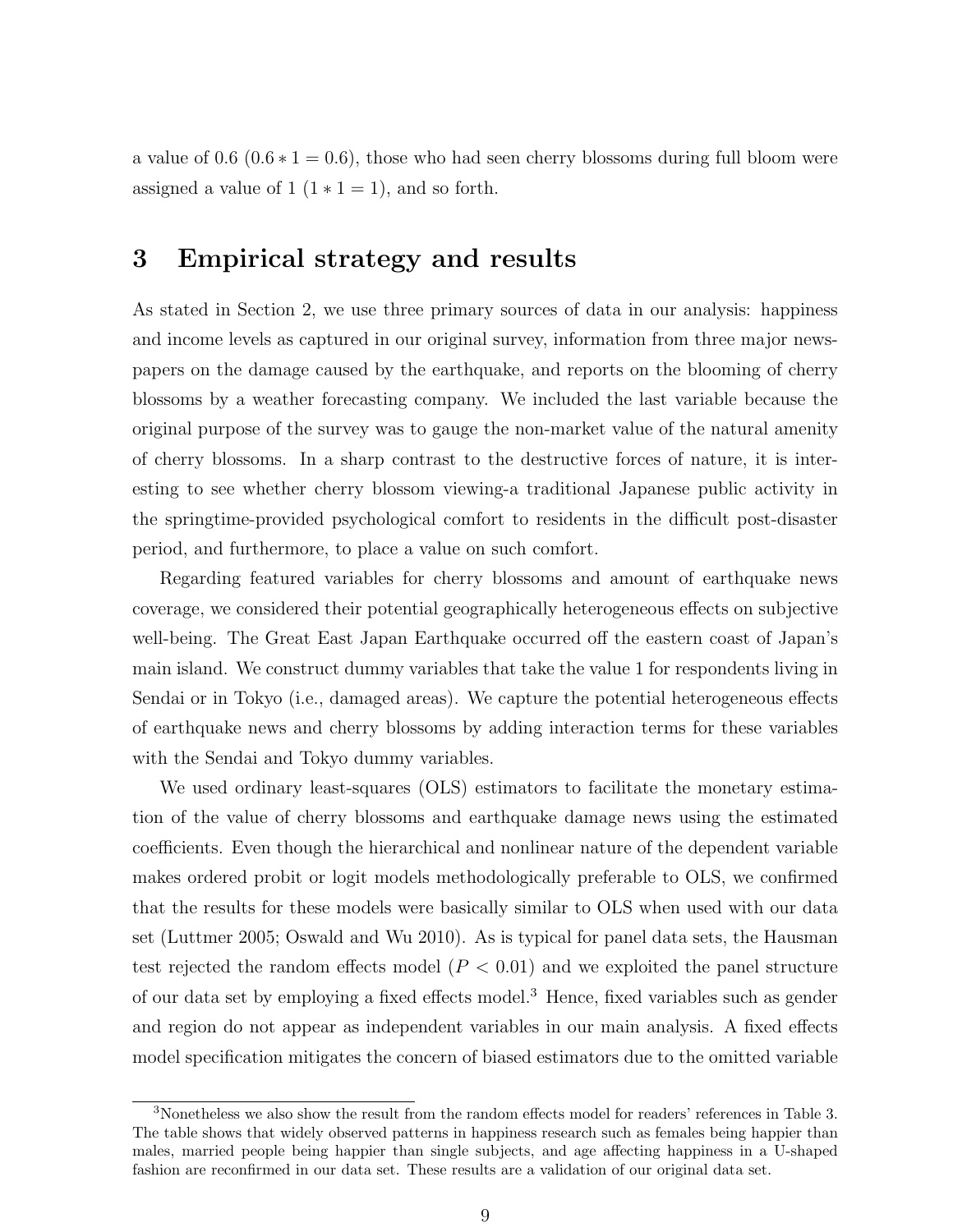problem. It is also noteworthy that from the nature of our high-frequency panel data, it is not plausible that we face another endogeneity problem of reverse causality between happiness and income level.

Generally in happiness regressions the following points should be noted. Since the dependent variable of the study, the level of happiness, is based on the respondents' introspective reports, variables that are independent of their introspective reports should be used as independent variables; objective variables or variables on respondents' behaviors should be used as independent variables. Hence, in order to avoid problems of endogeneity, our analysis in this study does not use any proxy variables that are based on introspective reports. These potentially interesting, but excluded, variables included the respondents' subjective evaluations of the cherry blossoms, and self-evaluations of stress and health status, and so forth. When we included these variables in the regression, the signs of estimated coefficients were as expected. However, the coefficients in the model using the introspective reports have an endogeneity problem. Thus, we do not show the results for this model since the estimated coefficients are subject to biases and are not appropriate for estimating the monetary value of the featured variables for cherry blossom viewing and earthquake damage news.

We excluded observations where subjects moved to other cities from the six targeted cities during the survey period. We did not have enough observations from respondents who changed jobs or marital status during the survey period to examine the effects of such changes on happiness. On the other hand, during the 5-week survey period, around 8% of subjects had a birthday, and thus we could control for the age effect in the fixed effects model specification. The number of observations for respondents who had changes in age turned out to be too few since in our main regression, the effect of age on happiness was not statistically significant (Table 2).<sup>4</sup>

With these pieces of information we ran "happiness regressions" (Oswald 1997; Kahneman and Deaton 2010) to test for correlations between individuals' happiness levels and other covariates such as income level, earthquake damage, and cherry blossom viewing. We then compare the magnitude of the income coefficient with those for earthquake damage and cherry blossom viewing to quantify the monetary value of the non-priced,

<sup>&</sup>lt;sup>4</sup>In the random effects model shown in Table 3, the effect of age was significant and U-shaped, as is typically found in happiness research.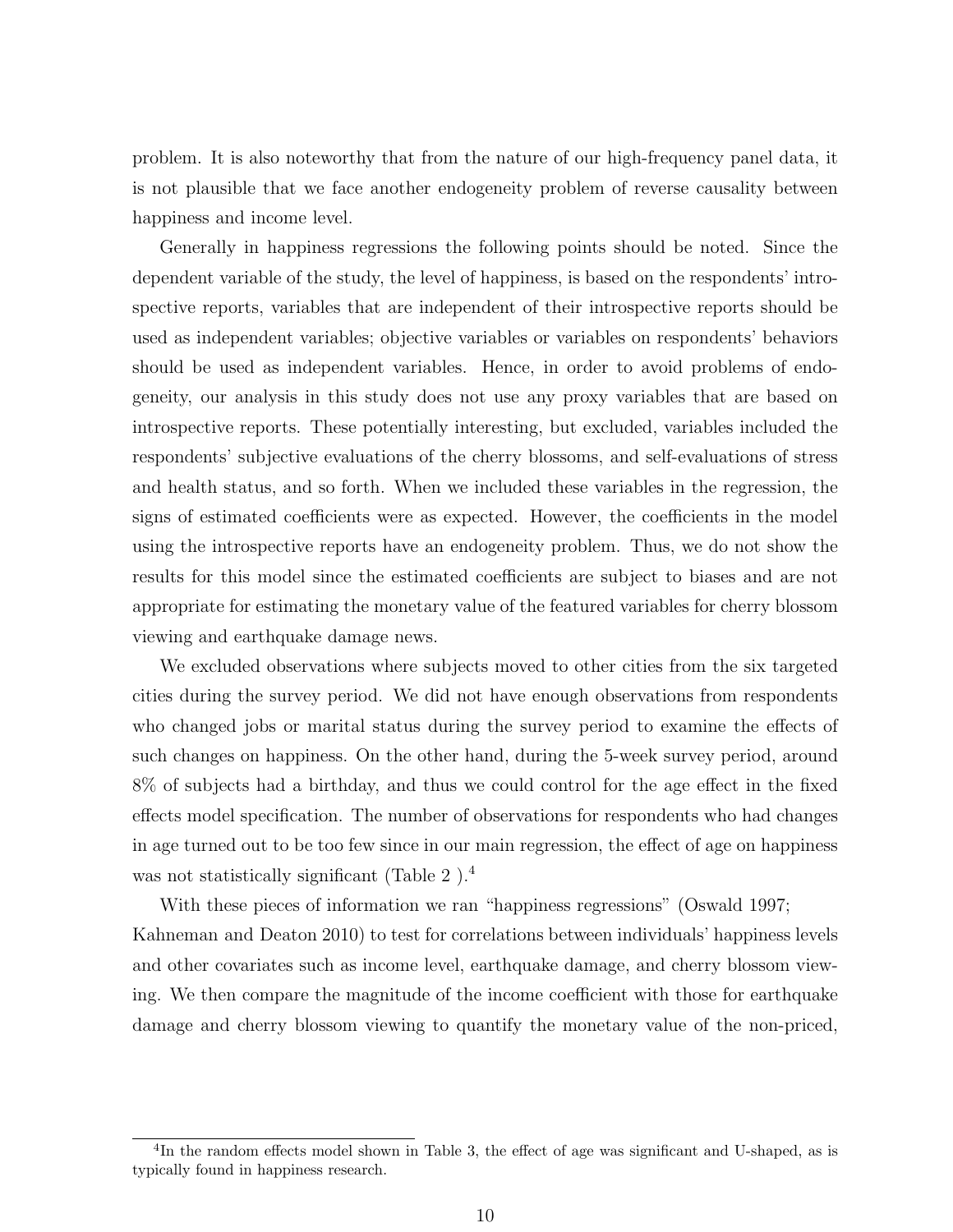psychological value of these events. Our happiness equation looks like

$$
SWB_{j,t} = \alpha I_{j,t} + \beta_1 n \text{ews}_t + \beta_2 n \text{ews}_t * Tokyo + \beta_3 n \text{ews}_t * Sendai + \kappa_1 SAKURA_t
$$

$$
+\kappa_2 SAKURA_t * Tokyo + \kappa_3 SAKURA_t * Sendai + \mathbf{x}_{j,t} \zeta + \mathbf{y}_{j,t} \eta + u_{j,t},
$$

where *SW B* stands for happiness of subject *j* at time *t*, *I* is per capita income, *news* is the percentage of front page coverage that was devoted to earthquake damage-related news, *SAKURA* captures exposure to cherry blossoms, and Tokyo and Sendai are the region dummies. **xj***,***<sup>t</sup>** contains age, square of age divided by 100, and experience of job change in the survey period. In our regression we employed four variables for the time period of response as follows: (1) a five-banded variable for the time of day of the response; (2) three dummy variables depicting the day of the week; (3) whether the respondent completed the survey after the end of the work day; and (4) panel waves. We also created three variables on weather conditions at the time of the response: temperature, hourly amount of rainfall, and hourly length of sunlight.<sup>5</sup> These variables are contained in vector  $\mathbf{y}_{\mathbf{j},\mathbf{t}}$ . Finally,  $u_{j,t}$  is the error term.

### **3.1 Results**

The results in Table 2 show strong empirical support for the standard economics theory that individuals tend to report higher levels of happiness when they have higher levels of income  $(p < 0.01)$ . The terms for "earthquake news" and "cherry blossoms" captured the base category effects for four cities (Fukuoka, Osaka, Nagoya, and Niigata), against which the effects in Tokyo and Sendai were measured. Somewhat surprisingly, the earthquake news for the base category did not have a significant effect  $(P = 0.538)$ , although the effect was negative as expected. The Tokyo-specific effect of the earthquake was negative but not significant  $(p = 0.222)$ . On the other hand, the Sendai-specific effect of the earthquake was very strong and robustly significant  $(p < 0.01)$ . We found that the sum of the base category effect and Sendai-specific effect from the earthquake news was jointly significant  $(p < 0.05)$ .

Using the coefficient values, we can therefore estimate the monetary value of earthquake news for people in Sendai, and calculate this value as negative 2,922,604 yen (i.e.,  $(-0.133385 - 0.4353981) \times 10,000/0.0015354)$  when the front pages of newspapers were completely filled with negative news. Taking into account the population of Sendai City

<sup>5</sup> Information about the weather conditions was taken from *http://www.jma.go.jp/jma/menu/report.html*.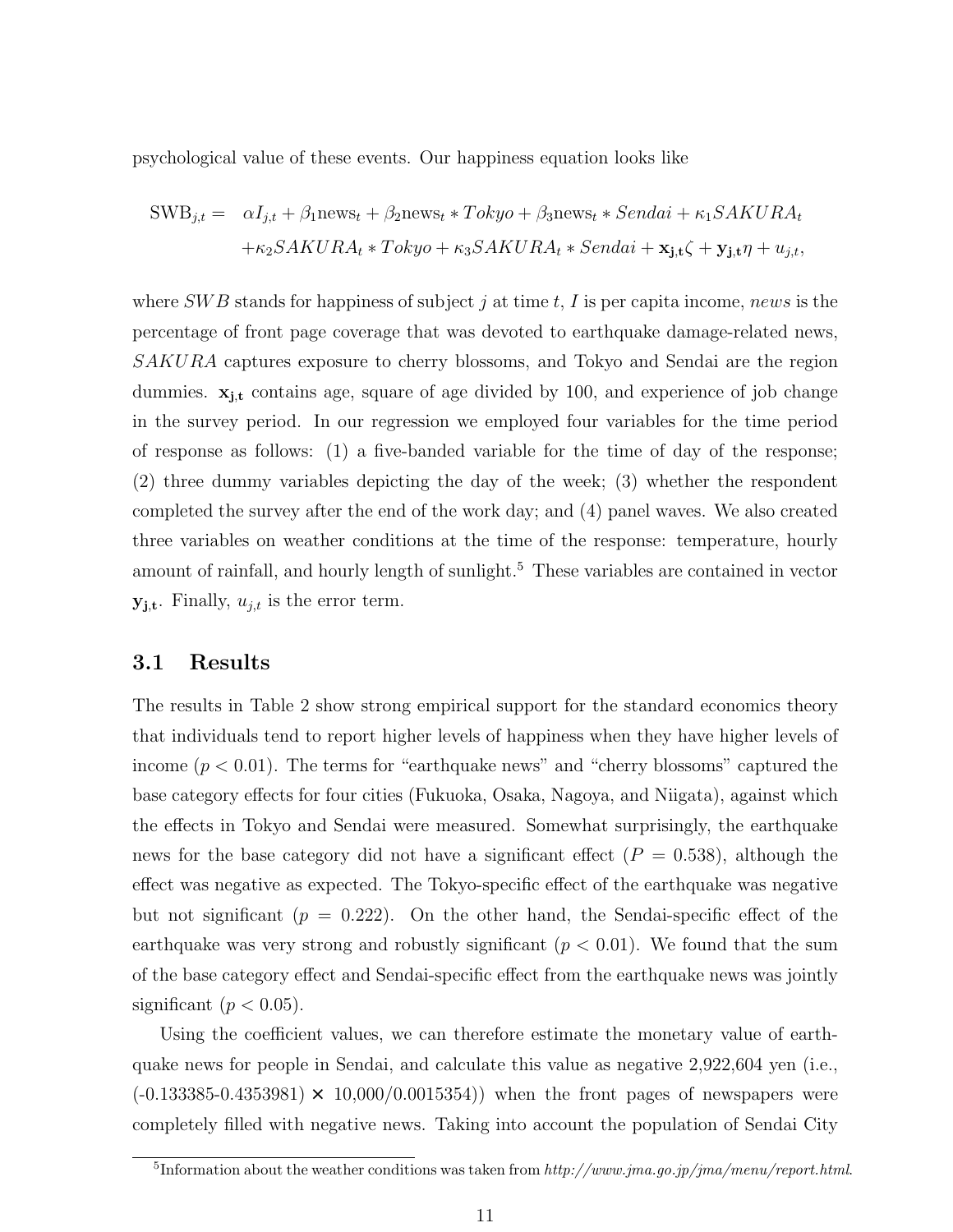(1 million at the time of the disaster), we estimated the city's mental costs due to the disaster to be around 3 trillion yen. Note that we do not argue for the accuracy of the value itself; rather, we suggest that the mental cost of the disaster was non-negligible when compared with the total physical capital damage of 1.7 trillion yen estimated by Development Bank of Japan (2011) for the inland area of Miyagi Prefecture where Sendai City is located. More importantly, for the other five cities, we estimate that the monetary value of psychological suffering from earthquake news was not statistically different from zero. Even though television and newspapers widely disseminated images of the natural disaster to millions of residents of these other cities in the weeks following the earthquake, those who lived a safe distance from the disaster zone were unaffected in terms of their happiness.

We found that cherry blossoms did increase the happiness of subjects in the four base cities following the earthquake (Table 2). The value of cherry blossom viewing as a nonpriced public good was found to be positive and statistically significant at the conventional level (*p <* 0*.*05). Using the OLS coefficients for income and cherry blossom viewing, we can estimate the monetary value of cherry blossom viewing at full bloom in the base cities as 998,031 yen (i.e.,  $0.1532377 \times 10,000/0.0015354$ ). When a Japanese citizen living in undamaged areas enjoys cherry blossom viewing at full bloom, the increase in happiness is equivalent to three times the average monthly income of a 35-year-old male worker. We again found heterogeneous geographical effects. The interaction terms of cherry blossoms with the Tokyo and Sendai dummy variables were both negative, but not significant  $(p = 0.265$  for Tokyo and  $p = 0.376$  for Sendai). Interestingly, we could not reject the null hypothesis that the sum of the base category effect and Tokyo-specific effect is zero  $(p = 0.9234)$ . This means that residents of Tokyo did not receive happiness from cherry blossom viewing during the period of mourning following the disaster. The same can be said in the case of Sendai  $(p = 0.9051)$ .

### **4 Conclusion**

Data on subjective well-being collected 2-7 weeks after the Great East Japan Earthquake reveal that in a city within the disaster zone, the estimated value of psychological suffering due to news reports on the disaster was comparable with the reported physical damages in the city, whereas the value of psychological suffering in undamaged areas was not significant. We also found a similar difference in the psychological effects of cherry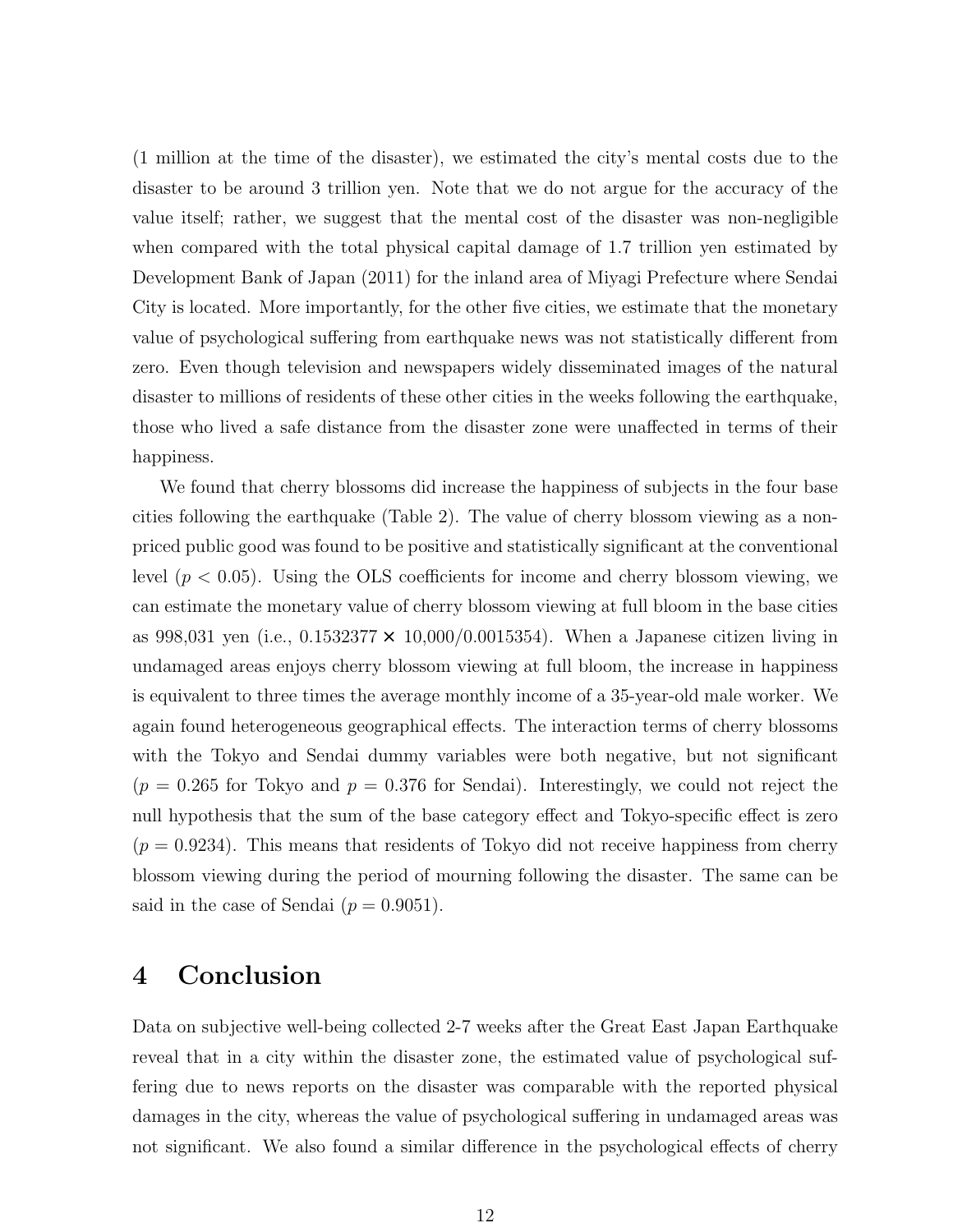blossoms between damaged and undamaged areas. The cherry blossoms did not provide significant comfort to citizens in damaged areas but did so in undamaged areas. Hence, there are two lessons for policymakers to learn from the current study. First, the government should devote serious attention to the mental costs of disasters in addition to the recovery of physical capital. Second, resources for compensating mental suffering should be concentrated on persons living in the disaster area. This result stands in sharp contrast to prior reports that bad news in a region affects the happiness of residents of distant areas, as in the cases of Hurricane Katrina by Kimball et al. (2006) and the 9/11 Attacks by Metcalfe et al. (2011). The Chernobyl Disaster is also an unprecedented nonnatural disaster, and Berger (2010) showed that the incident did not affect the well-being of people in Germany. Berger (2010) made an important case, but he considered only the spill-over effects of the disaster event and did not provide comparative analyses between the disaster area and distant and safe places. In this paper, we suggest that even after an unprecedented natural disaster that casted a gloom over society, there was a robust and large geographical heterogeneity between the disaster area and non-disaster areas in the mental costs. Our finding reminds us of the focusing effect (Kahneman et al. 2006; Dolan and Kahneman 2008) as captured by Schkade and Kahneman (1998) in the maxim "Nothing in life is quite as important as you think it is while you are thinking about it."

Contrary to expectations, our findings suggest that, overall, Japanese society was not mired in unhappiness. Following the earthquake, various campaigns by the media and the government urged the creation of new social bonds and a focus on shared humanity. Such advocacy may have changed attitudes in Japan, as captured in this survey soon after the earthquake. Examining the accumulation of social capital in Japan following the earthquake will be an important research topic for psychologists, sociologists, and economists in coming years.

**Acknowledgement** This work was conducted as part of the "Human Behavior and Socioeconomic Dynamics" project of Osaka University under the Global Centers of Excellence Program funded by Japan's Ministry of Education, Culture, Sports, Science and Technology (MEXT). Yamada was partially supported by the "KAKEN (24683006)" funded by MEXT. We thank Andrew Oswald, Nattavudh Powdthavee, Makoto Saito, Etsuro Shioji, and Kunio Urakawa for their comments on a draft of this manuscript. Excellent research assistant work by Sizuru Yamagiwa is greatly appreciated.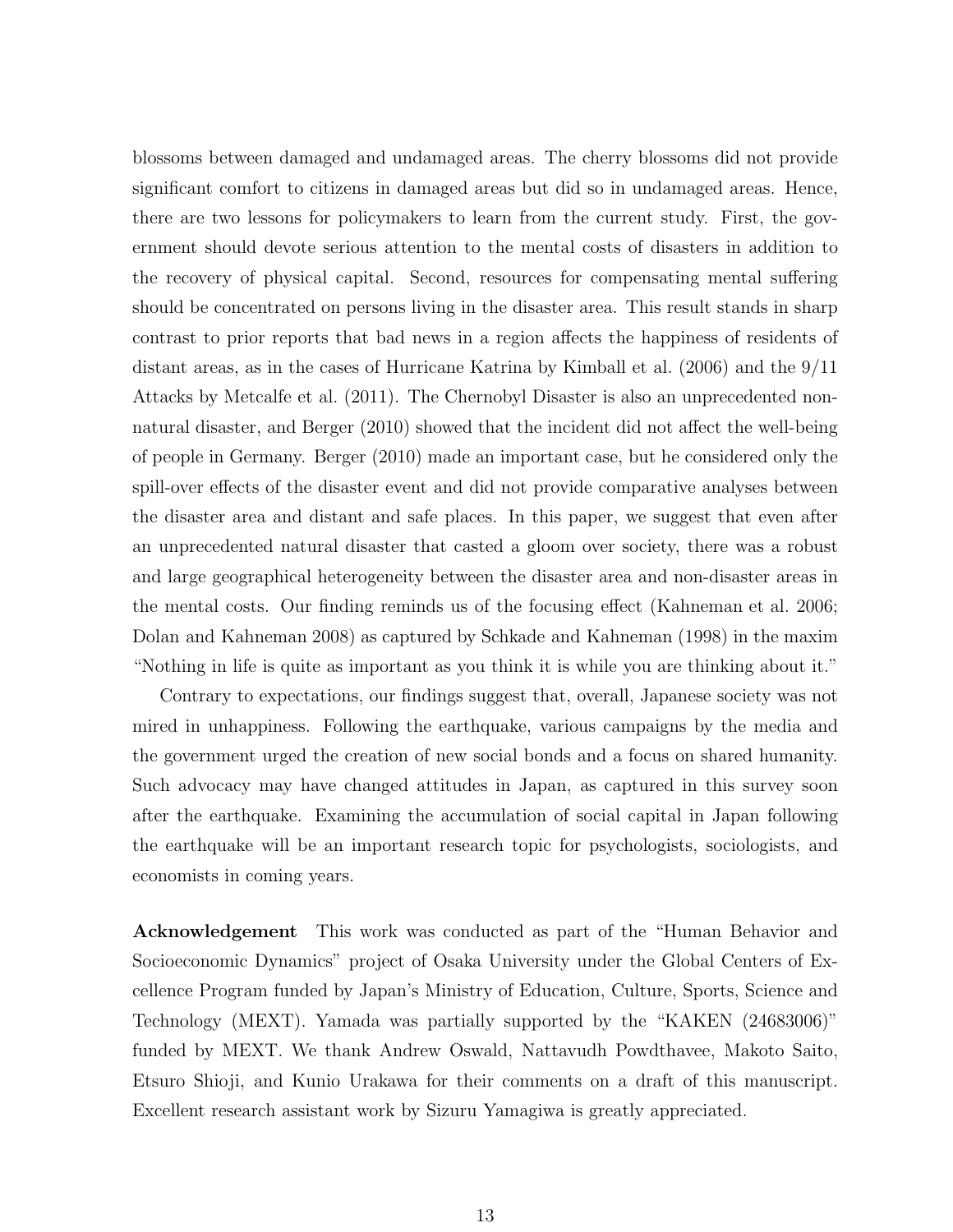## **References**

- AMBREY, C. AND C. FLEMING, "Valuing scenic amenity using life satisfaction data," *Ecological Economics* 72 (2011), 106–115.
- Ando, M. and F. Kimura, "How did the Japanese Exports Respond to Two Crises in the International Production Networks? The Global Financial Crisis and the Great East Japan Earthquake," *ASIAN ECONOMIC JOURNAL* 26 (2012), 261–287.
- Aoki, T., "The Great East Japan Earthquake Disaster and cardiovascular diseases," *EUROPEAN HEART JOURNAL* 33 (2012), 2796–2803.
- Berger, E., "The Chernobyl Disaster, Concern about the Environment, and Life Satisfaction," *Kyklos* 63 (2010), 1–8.
- Clark, A., E. Diener, Y. Georgellis and R. Lucas, "Lags And Leads in Life Satisfaction: a Test of the Baseline Hypothesis," *Economic Journal* 118 (2008), F222– F243.
- Clark, A., Y. Georgellis and P. Sanfey, "Scarring: The Psychological Impact of Past Unemployment," *Economica* 68 (2001), 221–241.
- DevelopmentBankofJapan, "Estimate for damage of physical capital due to the Great East Japan Earthquake (in Japanese)," http://www.dbj.jp/ja/topics/dbj news/2011/html/0000006633.html (Accessed 2012 June 1) (2011).
- Dolan, P. and D. Kahneman, "Interpretations of utility and their implications for the valuation of health," *Economic Journal* 118 (January 2008), 215–234.
- Dolan, P., H. Lee, D. King and R. Metcalfe, "Valuing Health Directly," *British Medical Journal* 339 (July 2009), 371–373.
- Dolan, P. and R. Metcalfe, "Measuring Subjective Wellbeing: Recommendations on Measures for use by National Governments," *JOURNAL OF SOCIAL POLICY* 41 (2012), 409–427.
- Dolan, P. and T. Peasgood, "Measuring Well-being for Public Policy: Preferences or Experiences?," *Journal of Legal Studies* 37 (2008), S5–S31.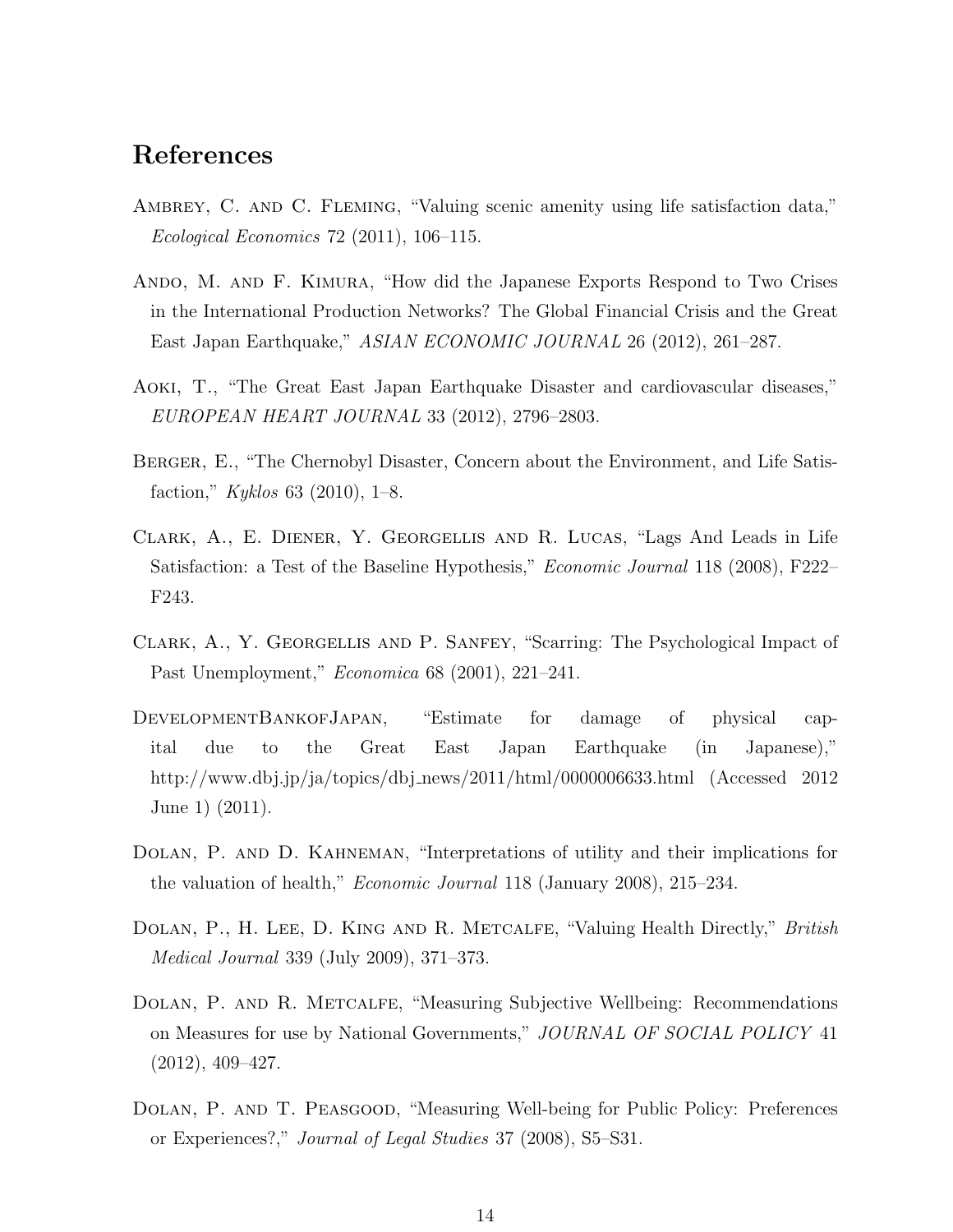- FREY, B., S. LUECHINGER AND A. STUTZER, "The life satisfaction approach to valuing public goods: The case of terrorism," *Public Choice* 138 (March 2009), 317–345.
- Frey, B. and A. Stutzer, "The use of happiness research for public policy," *Social Choice and Welfare* 38 (2012), 659–674.
- FRIJTERS, P., D. JOHNSTON AND M. SHIELDS, "Life Satisfaction Dynamics with Quarterly Life Event Data," *Scandinavian Journal of Economics* 113 (2011), 190–211.
- Goodwin, R., M. Takahashi, S. Sun and S. Gaines, "Modeling Psychological Responses to the Great East Japan Earthquake and Nuclear Incident," *PLoS ONE* 7  $(2012), 1-9.$
- Higuchi, Y., T. Inui, S. Sugiyama, K. Wakabayashi, N. Kuga, T. Hosoi, K. IKEMOTO, I. TAKABE, Y. UEMATSU AND T. ARIMITSU, "Aftermath of the 3.11 Disaster: An Analytical Evaluation Using Official Statistics (in Japanese)," *Economic and Social Research Institute Discussion Papers* 286 (April 2012), 1–36.
- Kahneman, D. and A. Deaton, "High income improves evaluation of life but not emotional well-being," *Proceedings of the National Academy of Sciences* 107 (September 2010), 16489–16493.
- Kahneman, D., A. B. Krueger, D. Schkade, N. Schwarz and A. A. Stone, "Focusing Illusion Would You Be Happier If You Were Richer?," *Science* 312 (2006), 1908–1910.
- KAHNEMAN, D. AND R. SUGDEN, "Experienced utility as a standard of policy evaluation," *Environmental and Resource Economics* 32 (2005), 161–181.
- Kahneman, D., P. Wakker and R. Sarin, "Back to Bentham? Explorations of Experienced Utility," *Quarterly Journal of Economics* 112 (1997), 375–405.
- KIMBALL, M., H. LEVY, F. OHTAKE AND Y. TSUTSUI, "Unhappiness after Hurricane Katrina," *National Bureau of Economic Research, Working Papers* 12062 (March 2006).
- Kountouris, Y. and K. Remoundou, "Valuing the Welfare Cost of Forest Fires: a Life Satisfaction Approach," *KYKLOS* 64 (2011), 556–578.
- LAJOIE, A., G. SPRANG AND W. MCKINNEY, "Long-term effects of Hurricane Katrina on the psychological well-being of evacuees," *DISASTERS* 34 (2010), 1031–1044.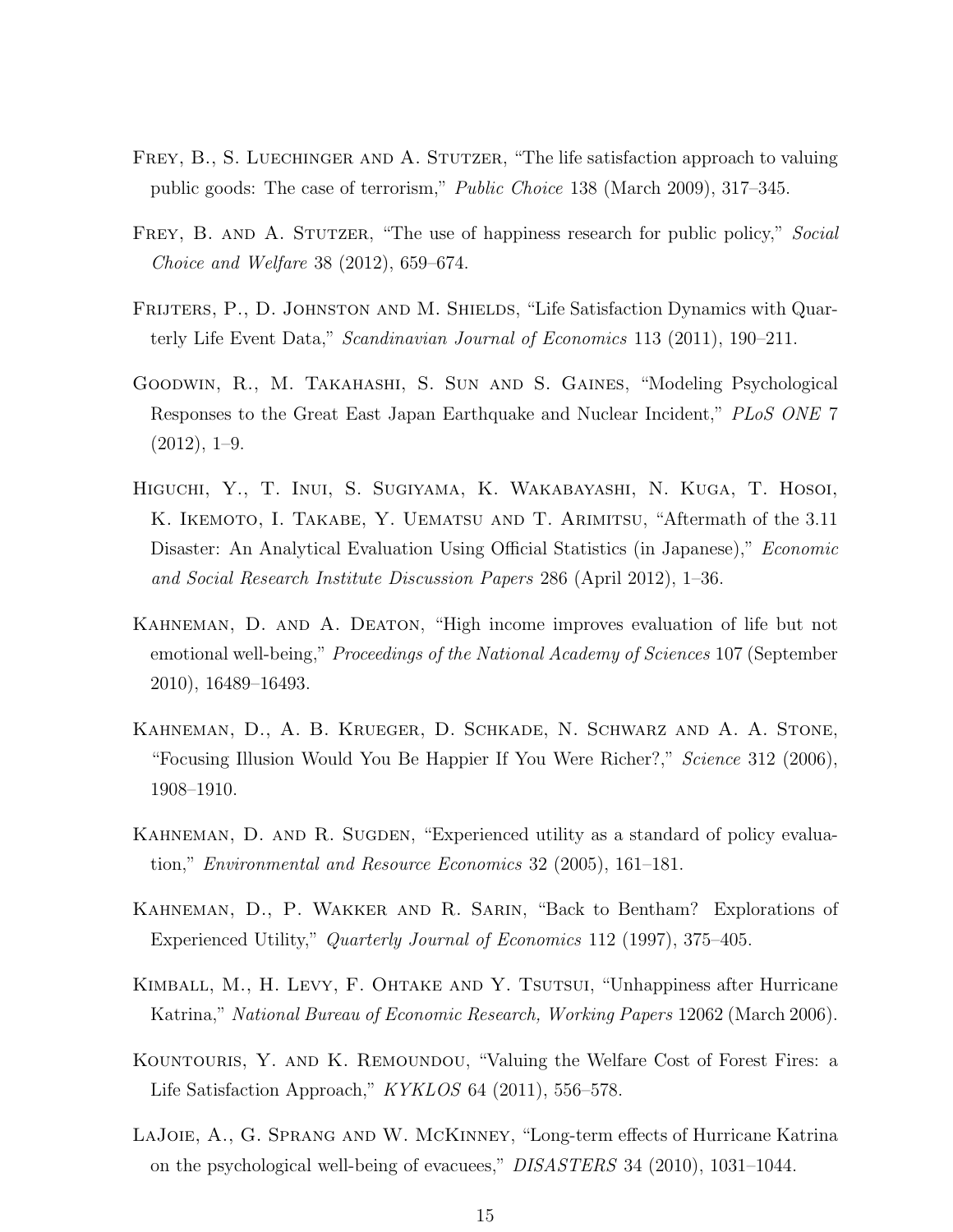- Lucas, R., A. Clark, Y. Georgellis and E. Diener, "Unemployment Alters the Set-Point for Life Satisfaction," *Psychological Science* 15 (2004), 8–14.
- LUECHINGER, S. AND P. RASCHKY, "Valuing flood disasters using the life satisfaction approach," *JOURNAL OF PUBLIC ECONOMICS* 93 (2009), 620–633.
- Luttmer, E. F. P., "Neighbors as Negatives: Relative Earnings and Well-Being," *The Quarterly Journal of Economics* 120 (August 2005), 963–1002.
- MCFADDEN, D. AND K. TRAIN, "Consumers ' Evaluation of New Products: Learning from Self and Others," *Journal of Political Economy* 104 (1996), 683–703.
- Metcalfe, R., N. Powdthavee and P. Dolan, "Destruction and Distress: Using a Quasi-Experiment to Show the Effects of the September 11 Attacks on Mental Wellbeing in the United Kingdom," *Economic Journal* 121 (2011), F81–F103.
- Mimura, N., "Damage from the Great East Japan Earthquake and Tsunami A quick report," *MITIGATION AND ADAPTATION STRATEGIES FOR GLOBAL CHANGE* 16 (2011), 803–818.
- NationalPoliceAgencyofJapan, "Damage situation and police countermeasures associated with the 2011 Tohoku district earthquake," Technical Report, http://www.npa.go.jp/archive/keibi/biki/higaijokyo e.pdf (Accessed 2012 June 1) (Accessed 2012 June 1), May 2012.
- NAVRUD, S., T. TUAN AND B. TINH, "Estimating the welfare loss to households from natural disasters in developing countries: a contingent valuation study of flooding in Vietnam," *GLOBAL HEALTH ACTION* 5 (2012), 1–11.
- Oswald, A., "Happiness and Economic Performance," *Economic Journal* 107 (November 1997), 1815–1831.
- Oswald, A. and N. Powdthavee, "Death, Happiness, and the Calculation of Compensatory Damages," *Journal of Legal Studies* 37 (2008a), S217–S251.

———, "Does happiness adapt? A longitudinal study of disability with implications for economists and judges," *Journal of Public Economics* 92 (2008b), 1061–1077.

Oswald, A. and S. Wu, "Objective Confirmation of Subjective Measures of Human Well-Being: Evidence from the U.S.A.," *Science* 327 (2010), 576–579.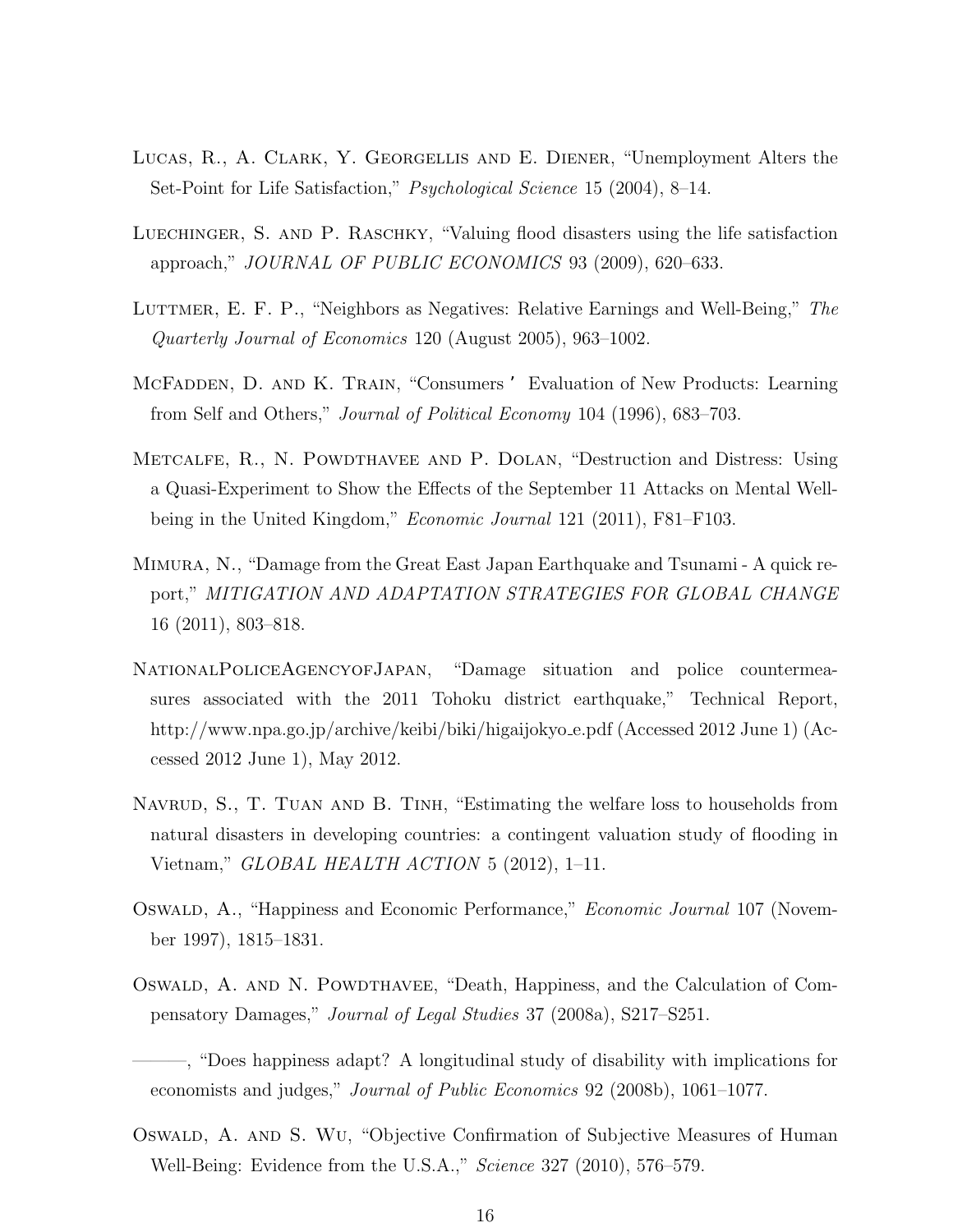- Rateau, M., "Differences in Emotional Well-being of Hurricane Survivors: A Secondary Analysis of the ABC News Hurricane Katrina Anniversary Poll," *ARCHIVES OF PSY-CHIATRIC NURSING* 23 (2009), 269–271.
- Rhodes, J., "The Impact of Hurricane Katrina on the Mental and Physical Health of Low-Income Parents in New Orleans," *AMERICAN JOURNAL OF ORTHOPSYCHI-ATRY* 80 (2010), 237–247.
- Schkade, D. and D. Kahneman, "Does living in California make people happy? A focusing illusion in judgments of life satisfaction," *Psychological Science* 9 (September 1998), 340–346.
- Takeda, M., "Mental health care and East Japan Great Earthquake," *PSYCHIATRY AND CLINICAL NEUROSCIENCES* 65 (2011), 207–212.
- TRAIN, K., D. MCFADDEN AND M. BEN-AKIVA, "The Demand for Local Telephone Service: A Fully Discrete Model of Residential Calling Patterns and Service Choices," *Rand Journal of Economics* 18 (1987), 109–123.
- US-Geological-Survey, "Poster of the Great Tohoku Earthquake (northeast Honshu, Japan) of March 11, 2011," Technical Report, http://earthquake.usgs.gov/earthquakes/eqarchives/poster/2011/20110311.php (Accessed 2012 June 1), 2011.
- van Praag, B. M. S. and B. E. Baarsma, "Using Happiness Surveys to Value Intangibles: The Case of Airport Noise," *Economic Journal* 115 (January 2005), 224– 246.
- Welsch, H., "Implications of Happiness Research for Environmental Economics," *Ecological Economics* 68 (September 2009), 2735–2742.

# **5 Appendix**

Questionnaire from the first-wave: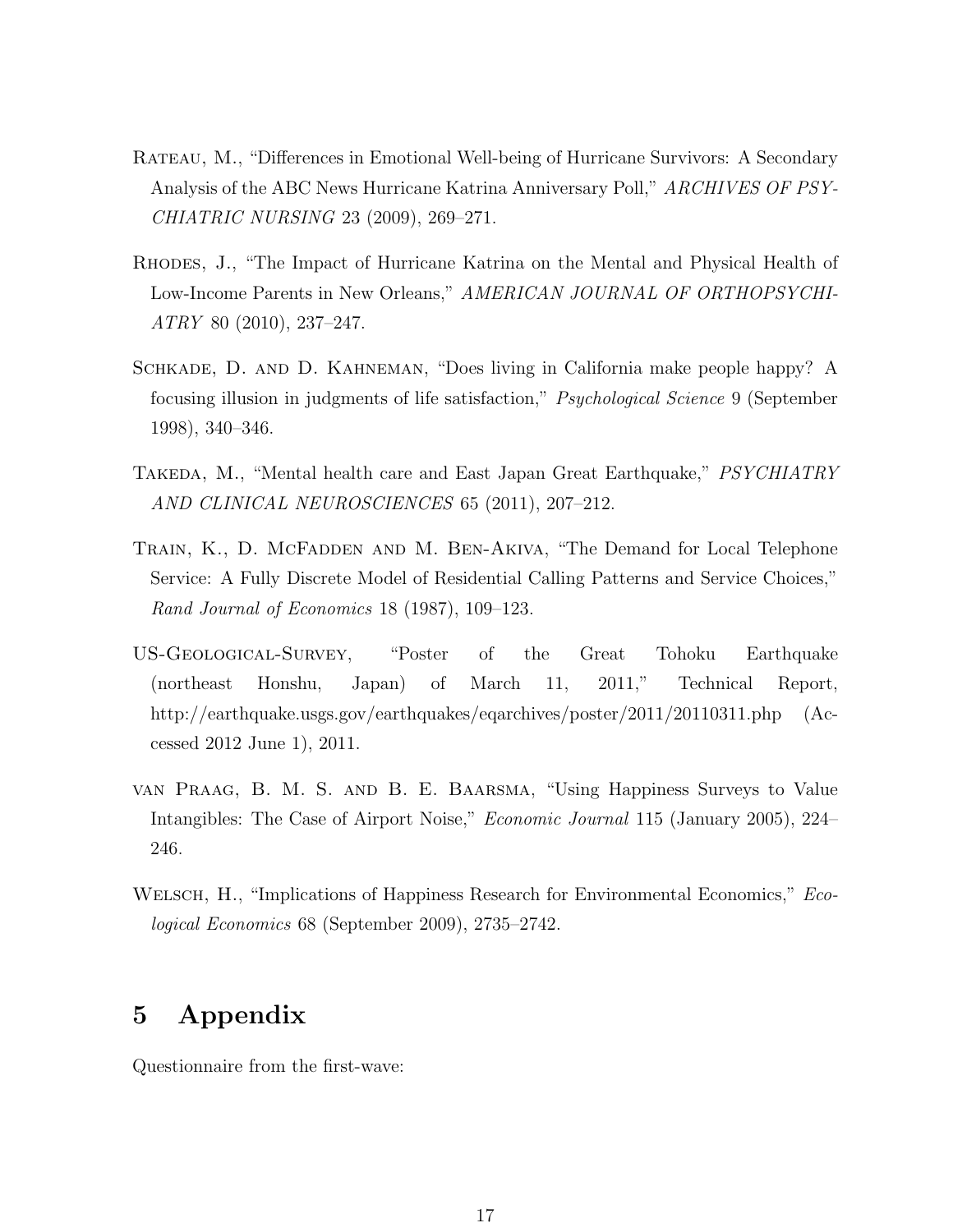**Q1:** When you were a child, when did you most often do your homework assigned before a vacation? Choose the most appropriate option:

(1) At the beginning of the vacation; (2) During the first half of the vacation; (3) Evenly every day; (4) During the latter half of the vacation; (5) At the end of the vacation.

**Q2:** What percentage of chance of rain is high enough for you to take an umbrella with you when you go out?

**Q3:** How do you usually feel and behave when people are having fun? (1) Have fun with them; (2) Try to have fun, but stay aloof; (3) Indifferent/ neutral; (4) Try to keep as much distance as possible; (5) Do not get involved and feel left alone.

**Q4:** In general, how happy are you now? On a scale from 0 to 10 with 10 being "very happy" and 0 being "very unhappy," how would you rate your happiness?

**Q5:** Are you sad now? Choose the most appropriate number: (1) Sad; (2) Relatively sad; (3) Neutral; (4) Not really; (5) Not sad.

**Q6:** Q6: Are you happy now? Choose the most appropriate number: (1) Happy; (2) Relatively happy; (3) Neutral; (4) Not really; (5) Not happy.

**Q7:** Are you depressed now? Choose the most appropriate number: (1) Depressed; (2) Relatively depressed; (3) Neutral; (4) Not really; (5) Not depressed.

**Q8:** Think of the most important personal news or one event that happened around you recently. It can be either good or bad. How would you rate the news or the event on a scale of 0 to 10 with 10 being "the best" and 0 being "the worst"?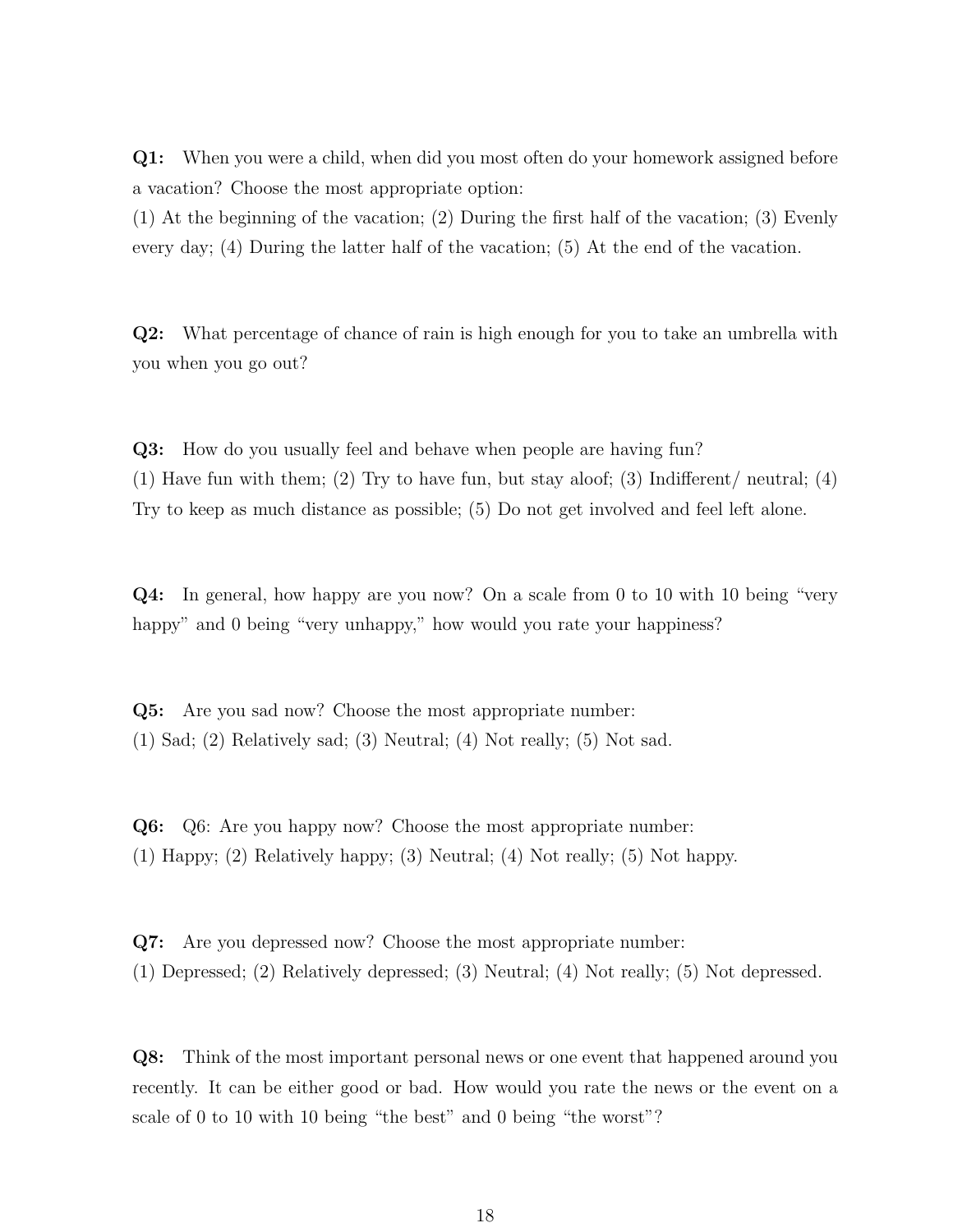**Q9:** What did the news or the event you chose for Q8 concern? Choose the most appropriate option from the following:

(1) Human relationships; (2) Work; (3) Family life; (4) Health/sickness/injury; (5) Education and future; (6) Financial issues; (7) Other.

**Q10:** Think of the most important news you have read in the newspaper or seen on TV recently. It can be either good or bad. How would you rate the news on a scale 0 to 10 with 10 being "the best" and 0 being "the worst"?

**Q11:** What did the news you chose for Q10 concern? Choose the most appropriate category from the following:

(1) Domestic politics; (2) Domestic economics; (3) Domestic crime; (4) Domestic natural disasters/accidents; (5) Domestic sports; (6) Domestic entertainment; (7) Domestic education and science; (8) Domestic social issues; (9) Other domestic topic; (10) International politics; (11) International economics; (12) International crime; (13) International natural disasters/ accidents; (14) International sports; (15) International entertainment; (16) International education and science; (17) International social issues; (18) Other international topic.

**Q12:** Q12: Did you sleep well last night?

(1) Not at all; (2) Not very much; (3) Neither yes nor no; (4) Somewhat well; (5) Very well.

**Q13:** Q13: How healthy are you?

(1) Not healthy; (2) Not very healthy; (3) Neither healthy nor unhealthy; (4) Relatively healthy;  $(5)$  Healthy.

**Q14:** Do you currently have hay fever?

(1) Yes; (2) Somewhat yes; (3) Neither yes nor no; (4) Not really; (5) No.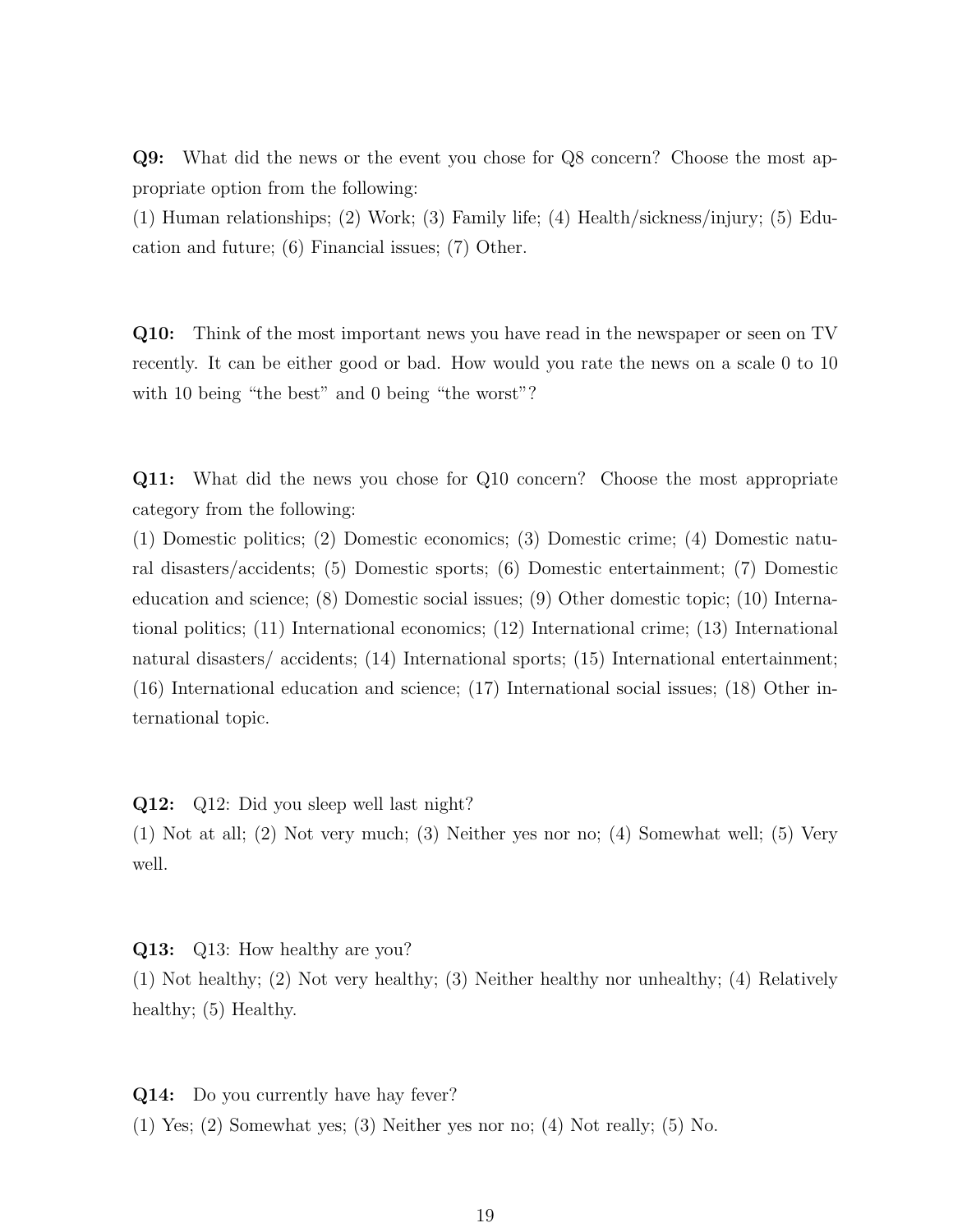**Q15:** Are you worried or stressed about something now?

(1) Yes; (2) Somewhat yes; (3) Neither yes nor no; (4) Not really; (5) No.

**Q16:** Have you worked or done household chores today (or if a student, have you had classes)? Or will you later today?

(1) Yes, I have; (2) Not yet, but I am going to; (3) I am doing so right now; (4) Only household chores; (5) Not yet and not going to either.

**Q17:** Think of one thing you did recently for a change or for recreation. Which one of the following was that?

(1) Sports; (2) Drinking and eating; (3) Travel; (4) Shopping; (5) Making something/doing carpentry/creating something; (6) Movie, TV, or music; (7) Other.

**Q18:** Answer this question if you chose answer (3) for Q17. Were the cherry blossoms blooming where you went?

(1) Cherry blossoms were in full bloom; (2) Cherry blossoms were about to be in full bloom; (3) Neither yes nor no; (4) Cherry blossoms were not about to be in full bloom; or (5) Cherry blossoms were not blooming.

**Q19:** Have you recently seen news on cherry blossoms or have actually viewed cherry blossoms?

(1) I have not seen cherry blossoms either in the newspaper or on TV news, nor have I seen cherry blossoms in person; (2) I have seen cherry blossoms in the newspaper and/or on TV, but have not seen them in person; (3) I have not been to view cherry blossoms, but I have seen them in passing; (4) I have been to view cherry blossoms.

**Q20:** Answer this question if you chose answer (2), (3), or (4) for Q19. How would you rate the cherry blossoms you saw on a scale of 0 to 10 with 10 being "very beautiful" and 0 being "not beautiful at all"?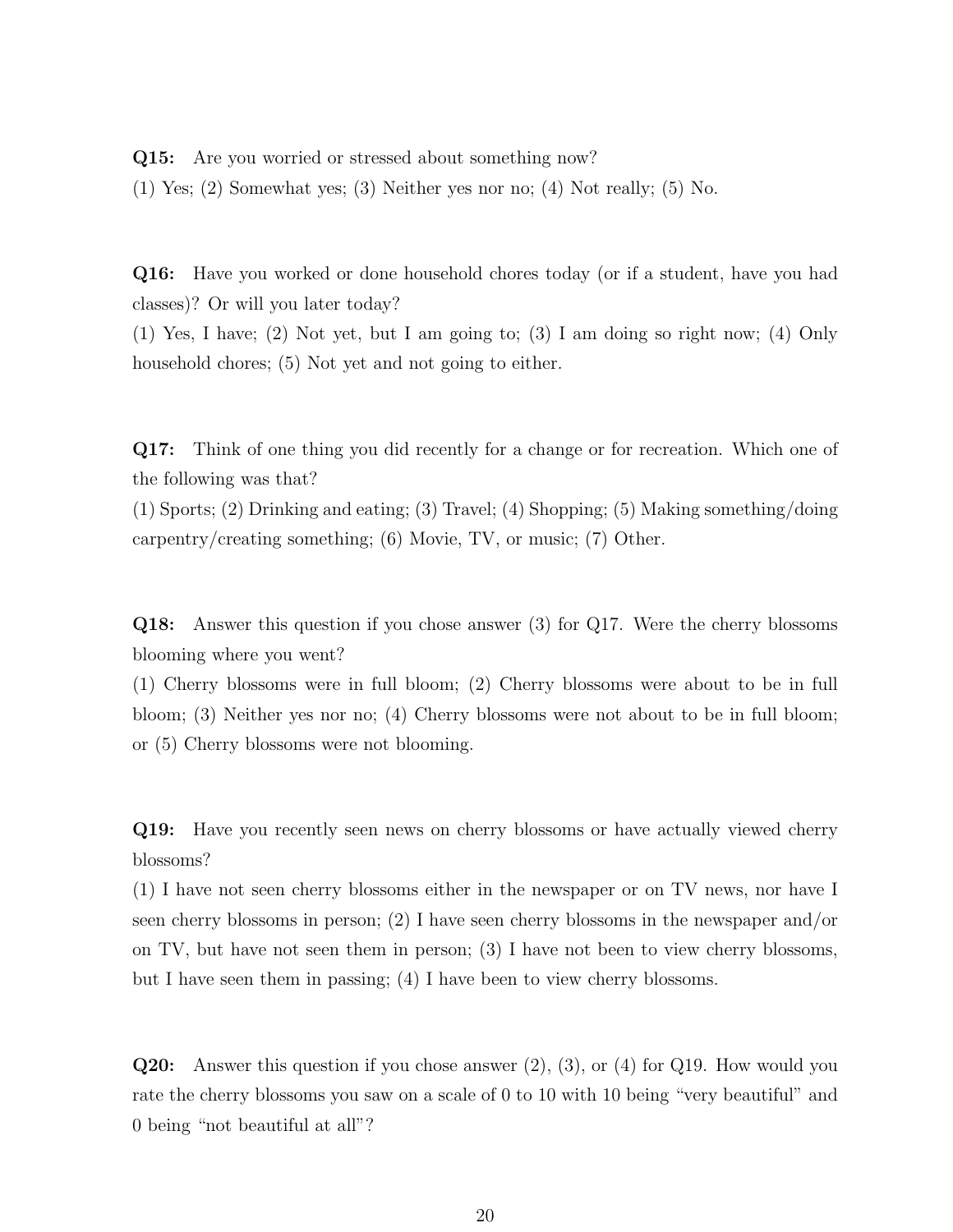**Q21-Q25:** Questions on individual attributes: gender (Q21), age (Q22), marital status  $(Q23)$ , number of family members in household  $(Q24)$ , and occupation  $(Q25)$ .

**Q26:** How much will your before-tax household income be this month? Add up the incomes of every family member you live with and round up to the nearest thousand yen. Give an approximate estimated amount from previous months.

**Q27:** Think of your economic activities and those of every family member you live with over this past week. Was there anything that altered your expected income, such as greater than usual overtime work, lottery winnings, unexpected extra income, or fewer than expected work hours? If there was any fluctuation, write down the difference in the expected income caused by such events from the amount you answered for Q26. Indicate an unexpected income increase with a plus sign  $(+)$  and an unexpected income decrease with a minus sign (-).

**Q28:** Where is your current place of residence?

(1) Fukuoka City; (2) Osaka City; (3) Nagoya City; (4) Niigata City; (5) Tokyo's 23 Wards; (6) Sendai City; (7) Other (please specify).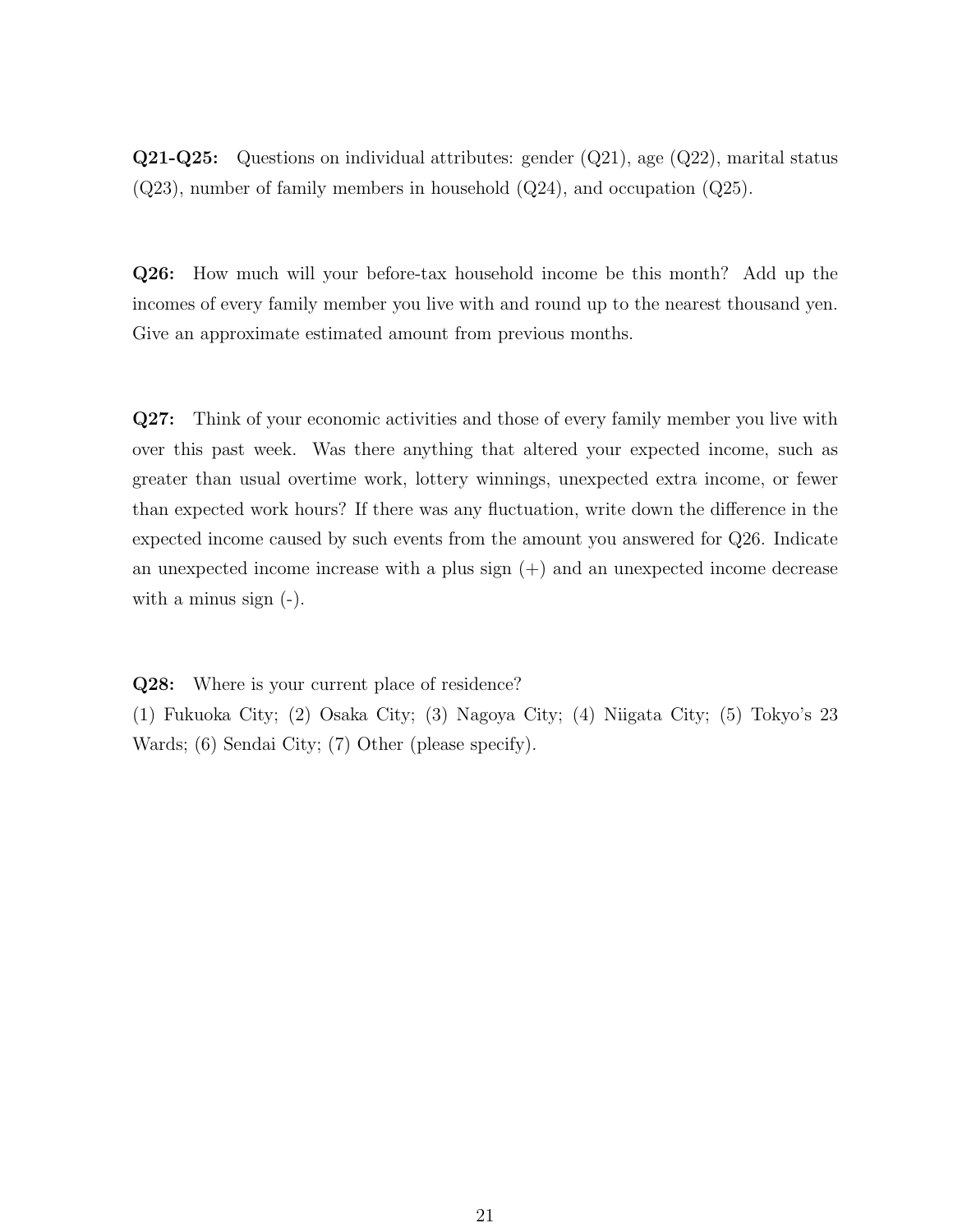

Figure 1: Change in Happiness by City from March 22 to April 21, 2011

The average levels of happiness for each panel wave by city are displayed. Whisker bars show the  $5\%$  confidence intervals.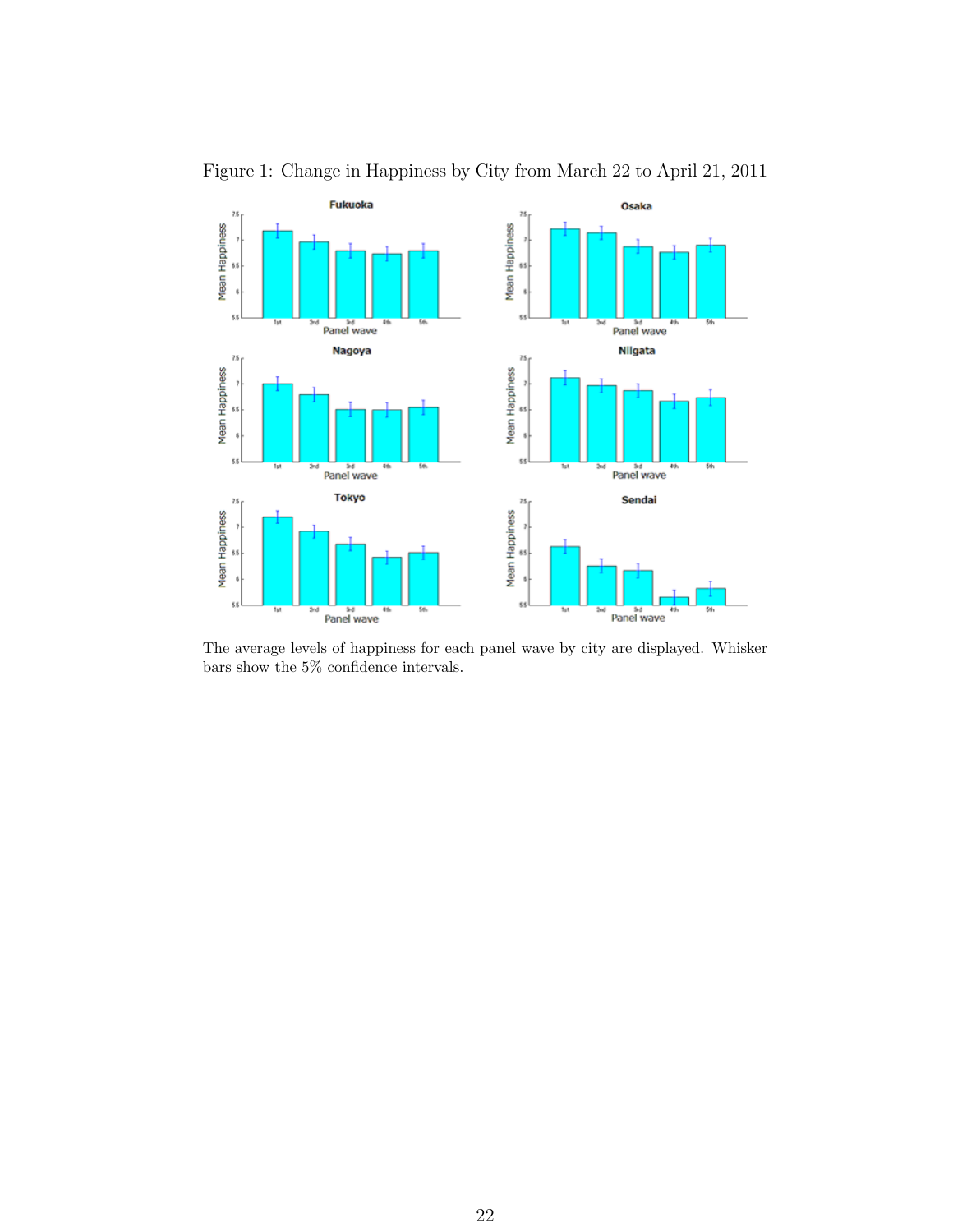Figure 2: Time Series of Twice-daily Information on the Amount of Earthquake-related News Coverage



The black circle line shows raw weighted news coverage per period (half a day) for the major newspapers (Yomiuri, Asahi, and Nikkei). The blue square line shows cumulative news coverage using the perpetual inventory method ( $\delta = 0.3$ )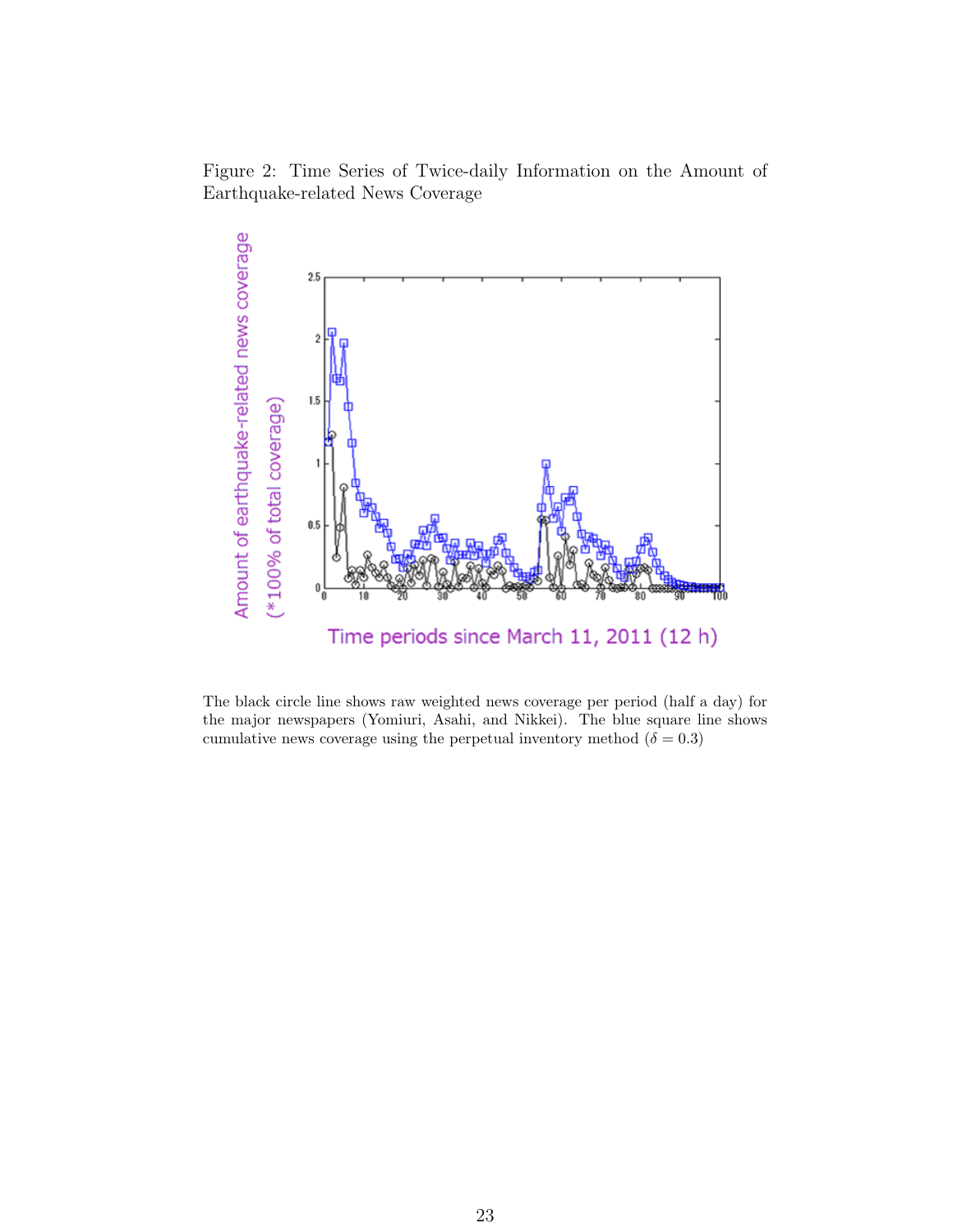

The report Cherry Blossom Information by Weathermap Co., Ltd., uses a 7-point scale:  $(1)$  before bloom;  $(2)$  about to bloom;  $(3)$  half-bloom;  $(4)$  full bloom;  $(5)$ about to fall; (6) almost over; and (7) green leaves. Scores of 1 and 7 indicate that the cherry blossoms were not suitable for viewing and therefore they were collapsed into a single category.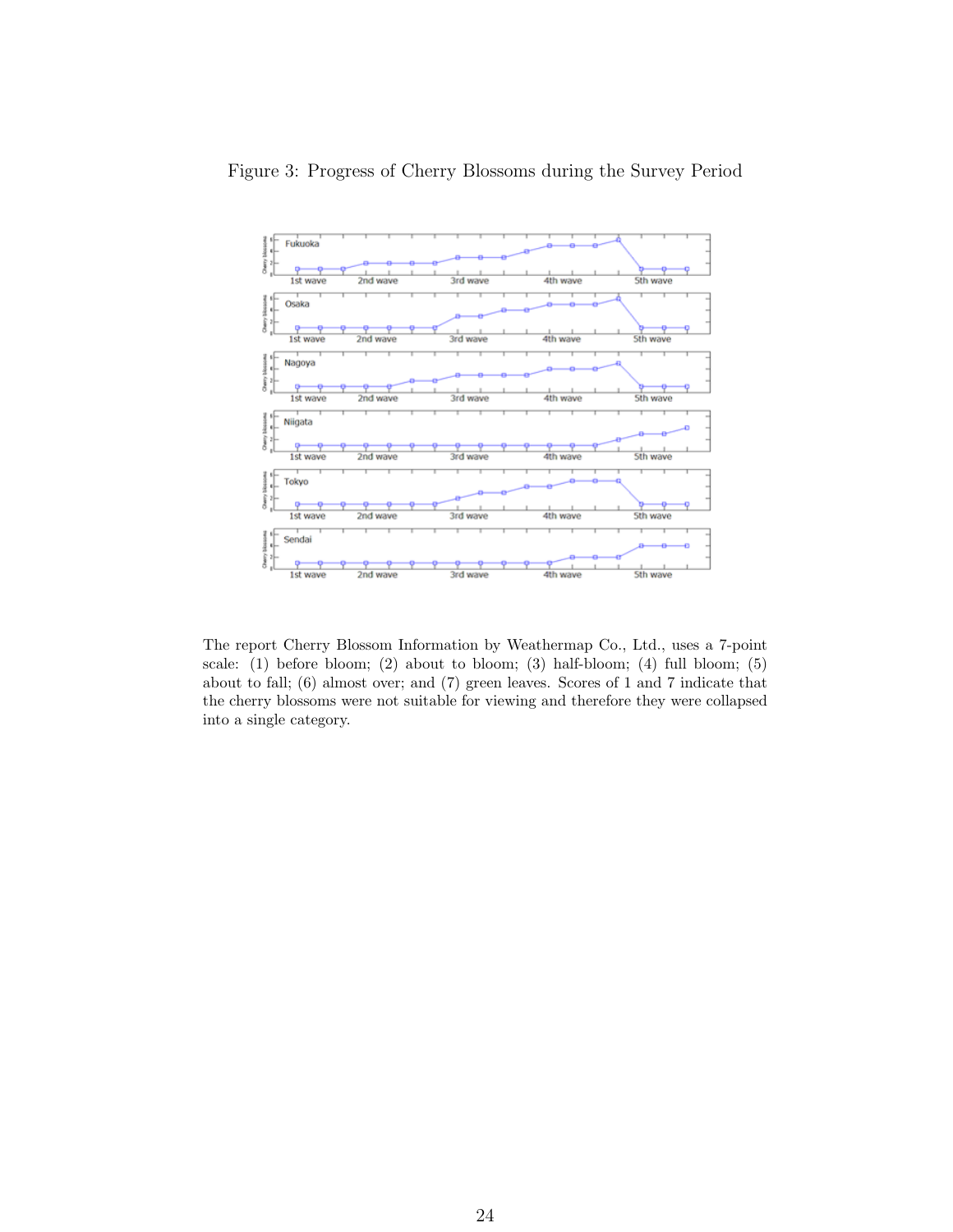|                                              | Mean   | <b>SD</b> |
|----------------------------------------------|--------|-----------|
| Life happiness                               | 7.062  | 2.198     |
| Monthly household income $(10,000$ JPY $)$   | 65.441 | 151.092   |
| Number of household                          | 2.854  | 1.331     |
| Monthly income per capital $(10,000$ JPY $)$ | 24.354 | 48.937    |
| Female                                       | 0.510  | 0.500     |
| Age                                          | 41.729 | 9.923     |
| Marital status $(=1$ if single)              | 0.386  | 0.487     |
| Fukuoka                                      | 0.161  | 0.368     |
| Osaka                                        | 0.173  | 0.378     |
| Nagoya                                       | 0.163  | 0.370     |
| Niigata                                      | 0.180  | 0.385     |
| Tokyo                                        | 0.157  | 0.363     |
| Sendai                                       | 0.166  | 0.372     |
| Sadness (1-5 Scale)                          | 2.989  | 1.221     |
| Pleasure $(1-5 \text{ Scale})$               | 3.014  | 0.970     |
| Depression (1-5 Scale)                       | 2.795  | 1.199     |
| Healthy $(1-5 \text{ Scale})$                | 3.357  | 0.986     |
| Sleep well $(1-5 \text{ Scale})$             | 3.020  | 1.307     |
| Hay fever $(1-5 \text{ Scale})$              | 2.578  | 1.667     |
| Stress (1-5 Scale)                           | 3.898  | 1.044     |

Table 1: Summary Statistics for the First Wave of "Survey on Everyday Life" (N=1,674)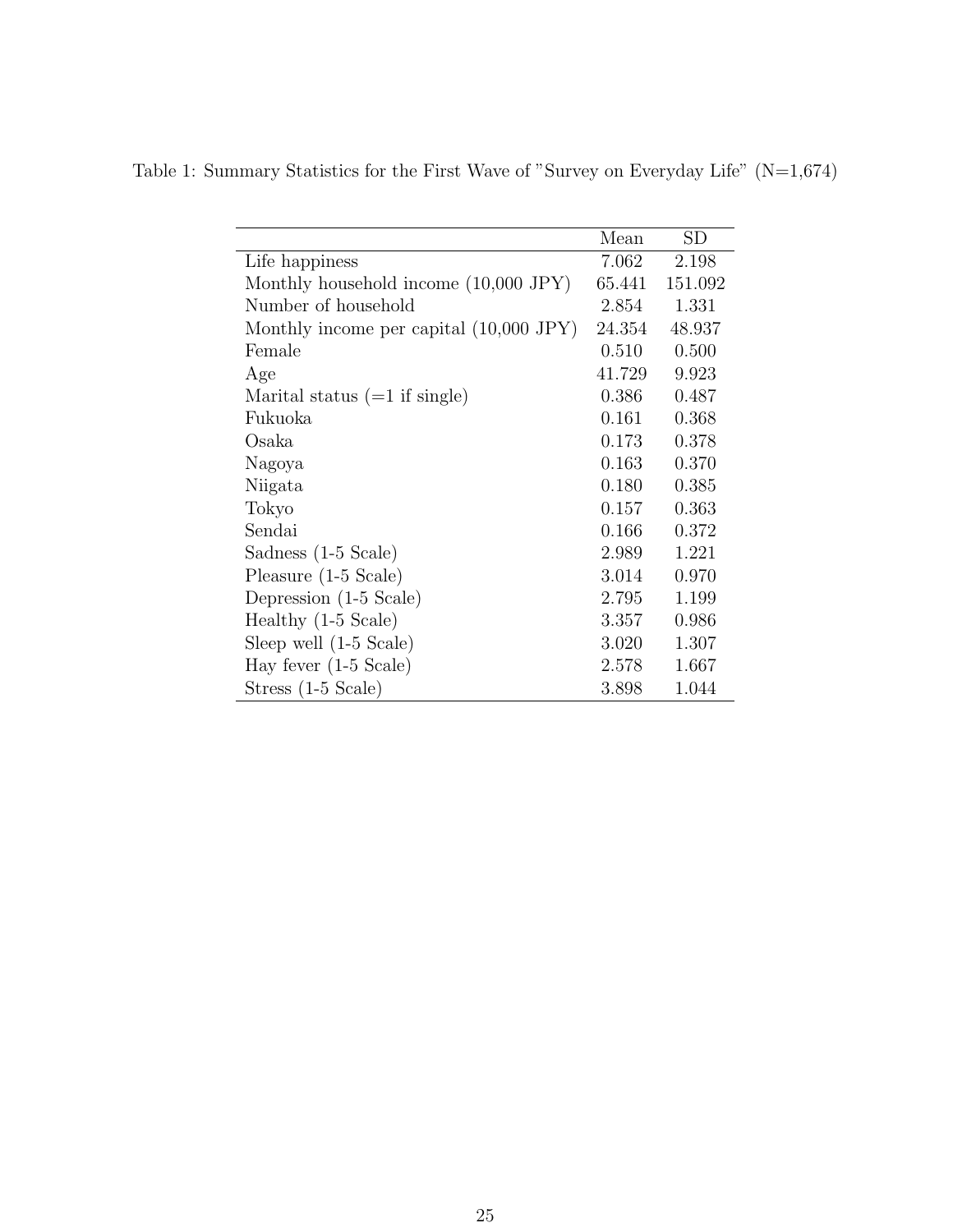|                                                                   | Coef.                                 | Std. Err. |                                           | $95\%$ Cl                                                              |
|-------------------------------------------------------------------|---------------------------------------|-----------|-------------------------------------------|------------------------------------------------------------------------|
| Montly income per capita (in 10,000 JPY)                          | 0.001535                              | 0.000479  | 0.000597                                  | 0.002474                                                               |
| Cherry blossom variable (from $0$ to $1$ )                        | 0.153238                              | 1.074981  | 0.006251                                  | 0.300224                                                               |
| Tokyo * Cherry blossom variable                                   | $-0.165874$                           | 1.148745  | 0.457462                                  | 0.125714                                                               |
| Sendai * Cherry blossom variable                                  | $-0.175115$                           | 1.97795   | 0.562856                                  | 0.212626                                                               |
| the front page)<br>Earthquake news variable $(1 = \text{all of }$ | $-0.133385$                           | 0.216453  | $-0.557702$                               | 0.290932                                                               |
| Tokyo * Earthquake news variable                                  | $-0.435398$                           | 0.153402  | $-0.736114$                               | $-0.134682$                                                            |
| Sendai * Earthquake news variable                                 | $-0.201391$                           | 0.165028  | $-0.524898$                               | 0.122116                                                               |
| Constant                                                          | 4.810457                              | 8.124161  | $-11.115500$                              | 20.736410                                                              |
| Observations                                                      | 8370                                  |           |                                           |                                                                        |
| Numebr of subjects                                                | 1674                                  |           |                                           |                                                                        |
| R-squared                                                         | 0.057                                 |           |                                           |                                                                        |
|                                                                   |                                       |           |                                           | Tests for Tokyo and Sendai: the main effect and region specific effect |
| Cherry blossom + Cherry blossom * Tokyo = $0$ ?                   |                                       |           | $F(1,6670) = 0.01,$ Prob $>$ F $= 0.9234$ |                                                                        |
| Cherry blossom + Cherry blossom * Sendai = $0$ ?                  |                                       |           | $F(1,6670) = 0.01,$ Prob $> F = 0.9051$   |                                                                        |
| δ,<br>Earthquake + Earthquake $*$ Tokyo =                         |                                       |           | $F(1,6670) = 1.87$ , Prob > F = 0.1716    |                                                                        |
| $\Im$<br>Earthquake + Earthquake $*$ Sendai =                     |                                       |           | $F(1,6670) = 5.31$ , $Prob > F = 0.0212$  |                                                                        |
|                                                                   | $* * p < 0.01, * p < 0.05, * p < 0.1$ |           |                                           |                                                                        |

Table 2: Regression Result (Fixed Effects Model) Table 2: Regression Result (Fixed Effects Model)